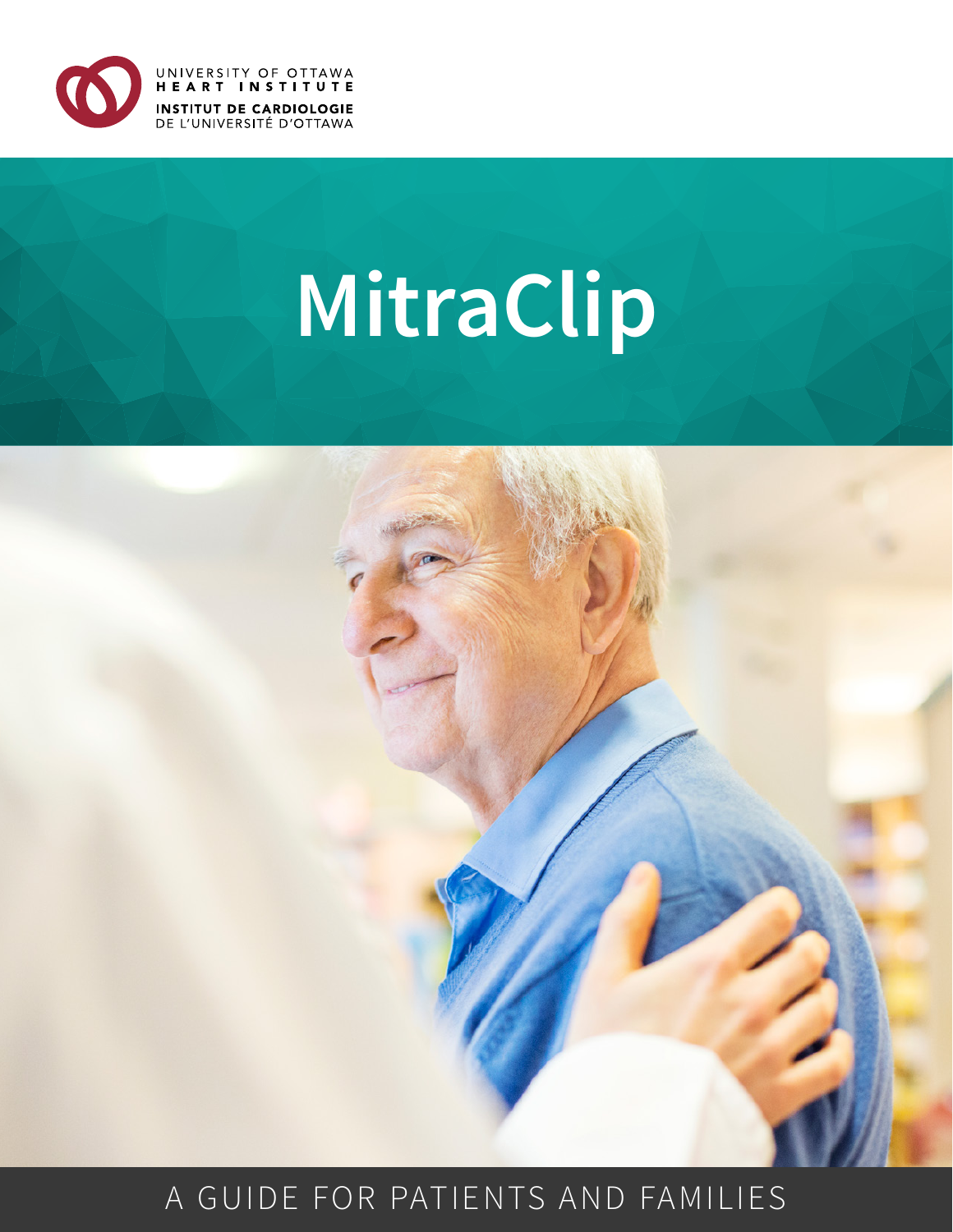#### © 2019 University of Ottawa Heart Institute

This Patient Guide and its contents are the property of the University of Ottawa Heart Institute (UOHI). They may not be modified, sectioned, copied, reproduced or republished without prior explicit permission from UOHI. The content has been prepared for general information purposes only and is not intended to provide specific medical or professional advice. The authors of this Guide do not assume any liability for loss in connection with the information provided herein.

The Heart Institute logo and swirl are trademarks of the University of Ottawa Heart Institute. All other trademarks and copyrighted materials are the property of their respective owners.

For more information about customizing this guide for the particular needs of your institution, please contact the Department of Communications at 613-696-7000, ext. 19058, or communications@ottawaheart.ca.

#### **UOHI 83 (Latest update: 2019)**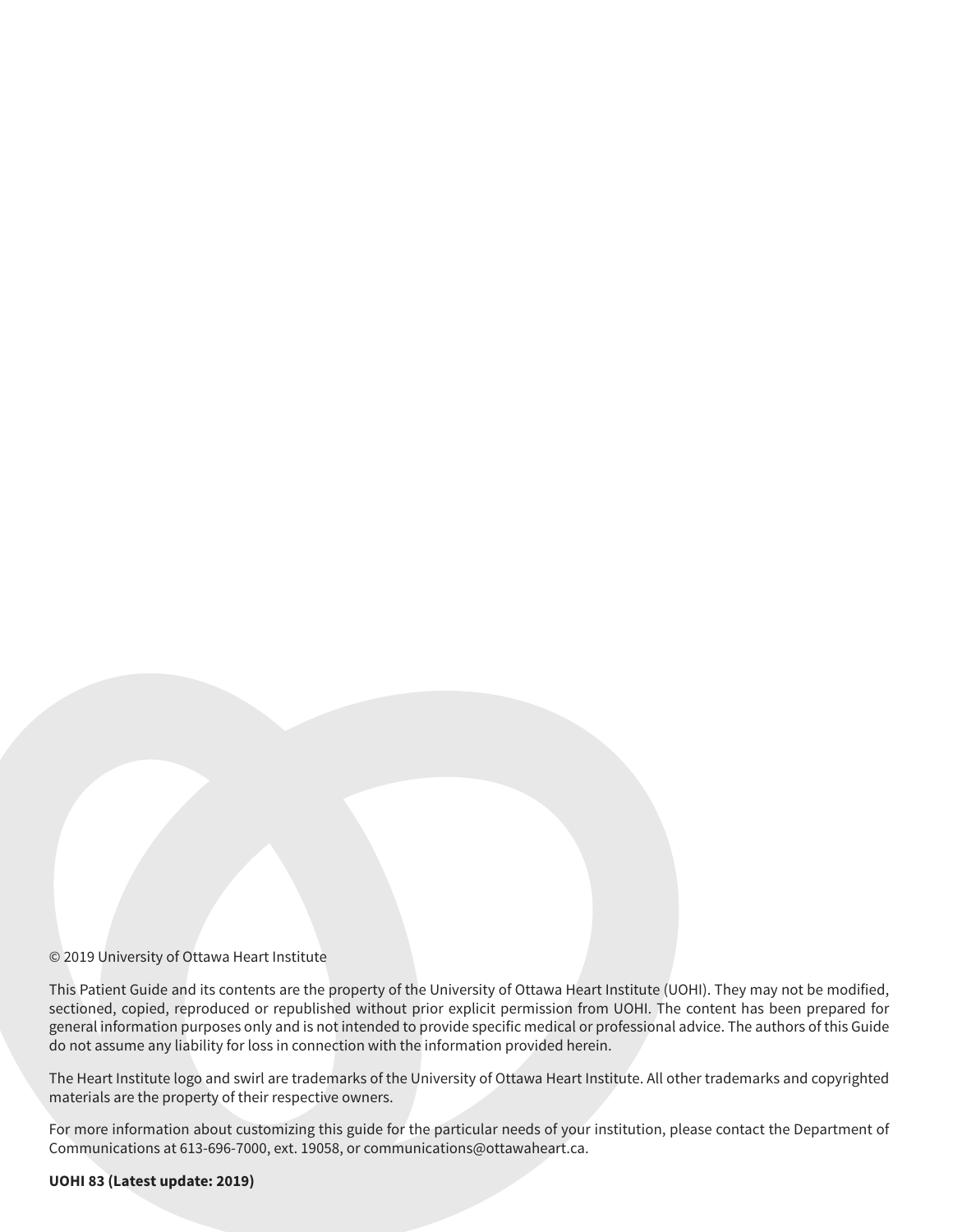# **PLEASE BRING THIS BOOKLET WITH YOU TO THE HEART INSTITUTE**

|                                            | Cardiologist: National Cardiologist: National Cardiologist: National Cardiologist: National Cardiologist: National Cardiologist: National Cardiologist: National Cardiologist: National Cardiologist: National Cardiologist: N |
|--------------------------------------------|--------------------------------------------------------------------------------------------------------------------------------------------------------------------------------------------------------------------------------|
|                                            |                                                                                                                                                                                                                                |
| MitraClip Coordinator: Phone: 613-696-7212 |                                                                                                                                                                                                                                |

### **IMPORTANT**

**nursing coordinator: 613-696-7000, press 0 and ask for the nursing coordinator**

The nursing coordinator is available 24 hours a day if you have any questions or concerns.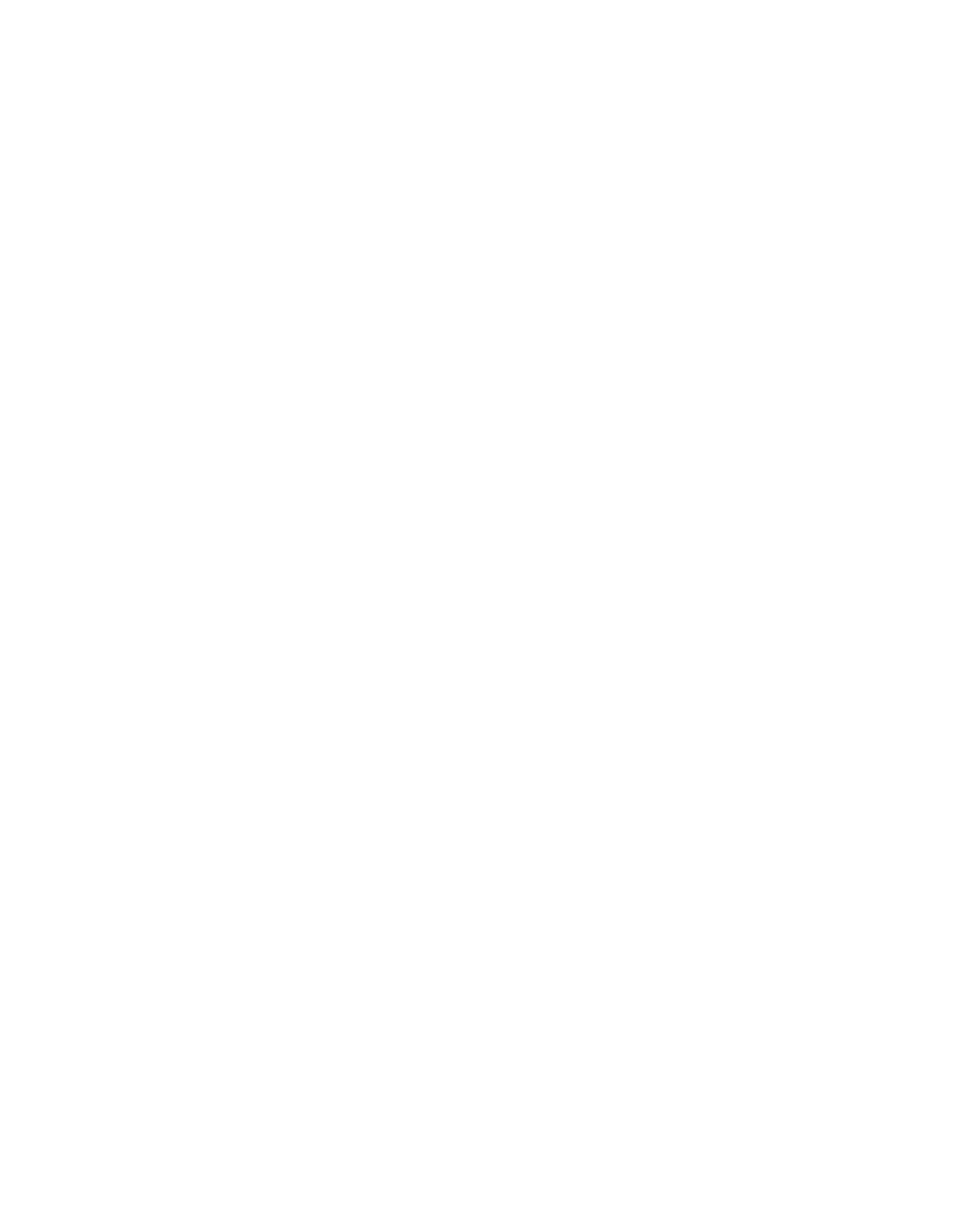# **TABLE OF CONTENTS**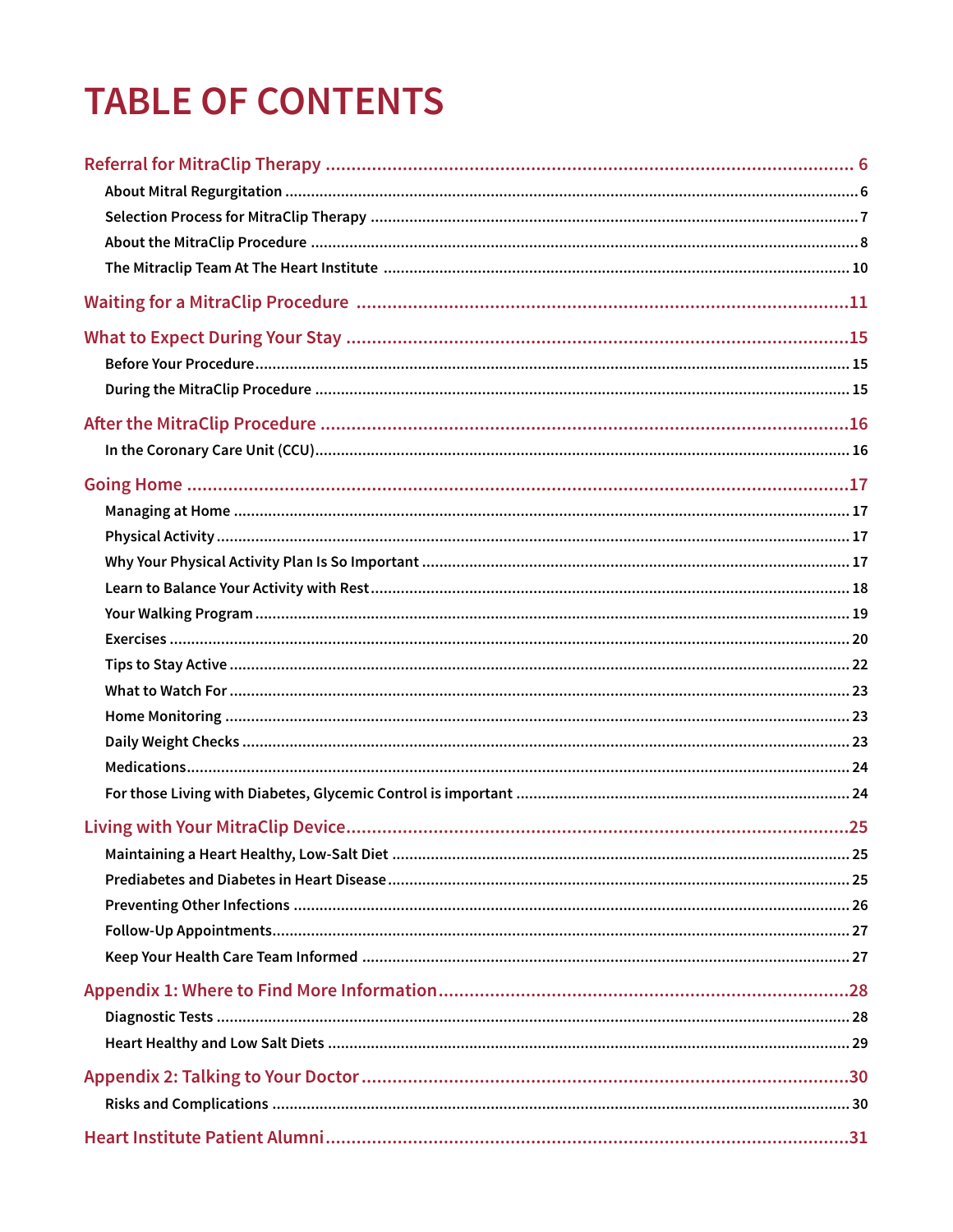# <span id="page-5-0"></span>**REFERRAL FOR MITRACLIP THERAPY**

Your doctors have recommended a mitral valve repair using the MitraClip device to treat your mitral regurgitation. The purpose of this guide is to help you and your family prepare for your procedure at the University of Ottawa Heart Institute. Appendix 1 at the back of this booklet explains some of the terms you might not be familiar with.

# **About Mitral Regurgitation**

Mitral regurgitation (MR) is a condition in which the heart's mitral valve does not close tightly enough. This lets some of the blood in your heart "regurgitate," or flow backward, into your heart chambers.

Your heart contains four valves. They are key to the proper flow of blood through the heart. The mitral valve is on the left side of your heart and controls blood flow from the atrium to the ventricle. This valve has two leaflets that open and close to ensure blood travels in only one direction within the heart.

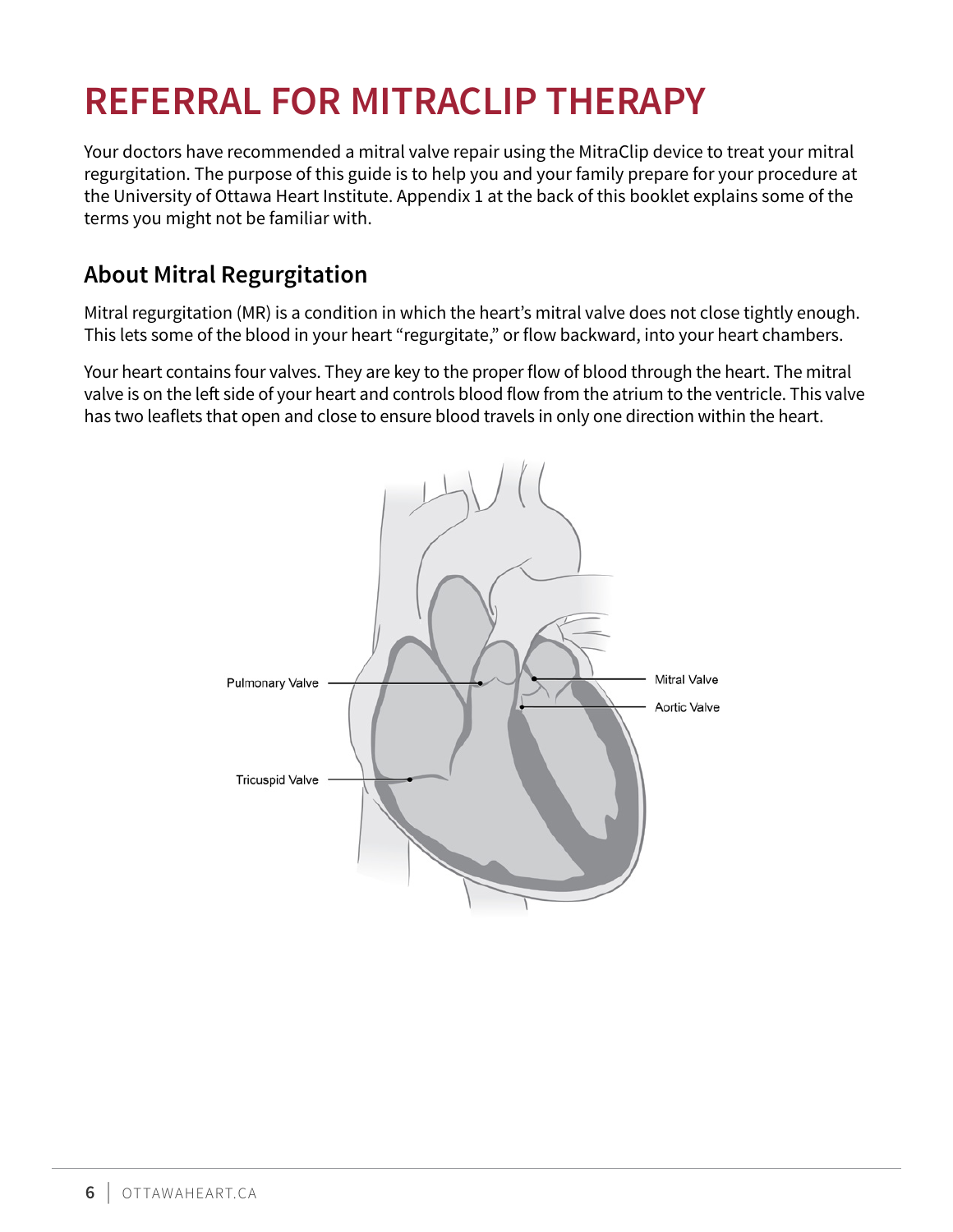<span id="page-6-0"></span>In people with MR, the mitral valve doesn't seal completely and blood leaks backward. As a result, the heart must work harder to push blood through the body. Common symptoms caused by the increased workload include fatigue, shortness of breath, coughing, an irregular heartbeat and worsening heart failure. MR is a progressive disease that can eventually impact your quality of life and make daily activities more difficult.



*Left: Normal - Right: Degenerative MR - Prolapse*

# **Selection Process for MitraClip Therapy**

The goal of treatment is to decrease the mitral regurgitation and improve your quality of life. Medications may be prescribed to help reduce the symptoms you experience, but they cannot fix the valve itself.

The current gold standard for treating a severely leaking mitral valve is to perform open heart surgery. The purpose of surgery is to either replace the valve with an artificial one (mitral valve replacement) or repair the existing mitral valve.

In open heart surgery, a heart-lung machine is used to take over the role of your heart while it is being worked on. To repair or replace the mitral valve, the surgeon accesses it in one of two ways. One is through a large incision in the middle of the chest (sternotomy incision).

The other is through a smaller incision in the chest (minimally invasive surgery). In both cases, open heart mitral valve surgery is an effective and-proven way to cure mitral regurgitation, but not all patients are candidates for open heart surgery.

If you are very ill or have many other medical problems, open heart surgery may be considered too high risk. If this is the case, you may be given a referral for a MitraClip procedure. Your eligibility for this procedure will be decided by a specialized team, including a cardiologist experienced in percutaneous (catheter-based) procedures, a cardiac surgeon experienced in valve repair, and a cardiac anesthesiologist experienced in the complex management of patients during these procedures.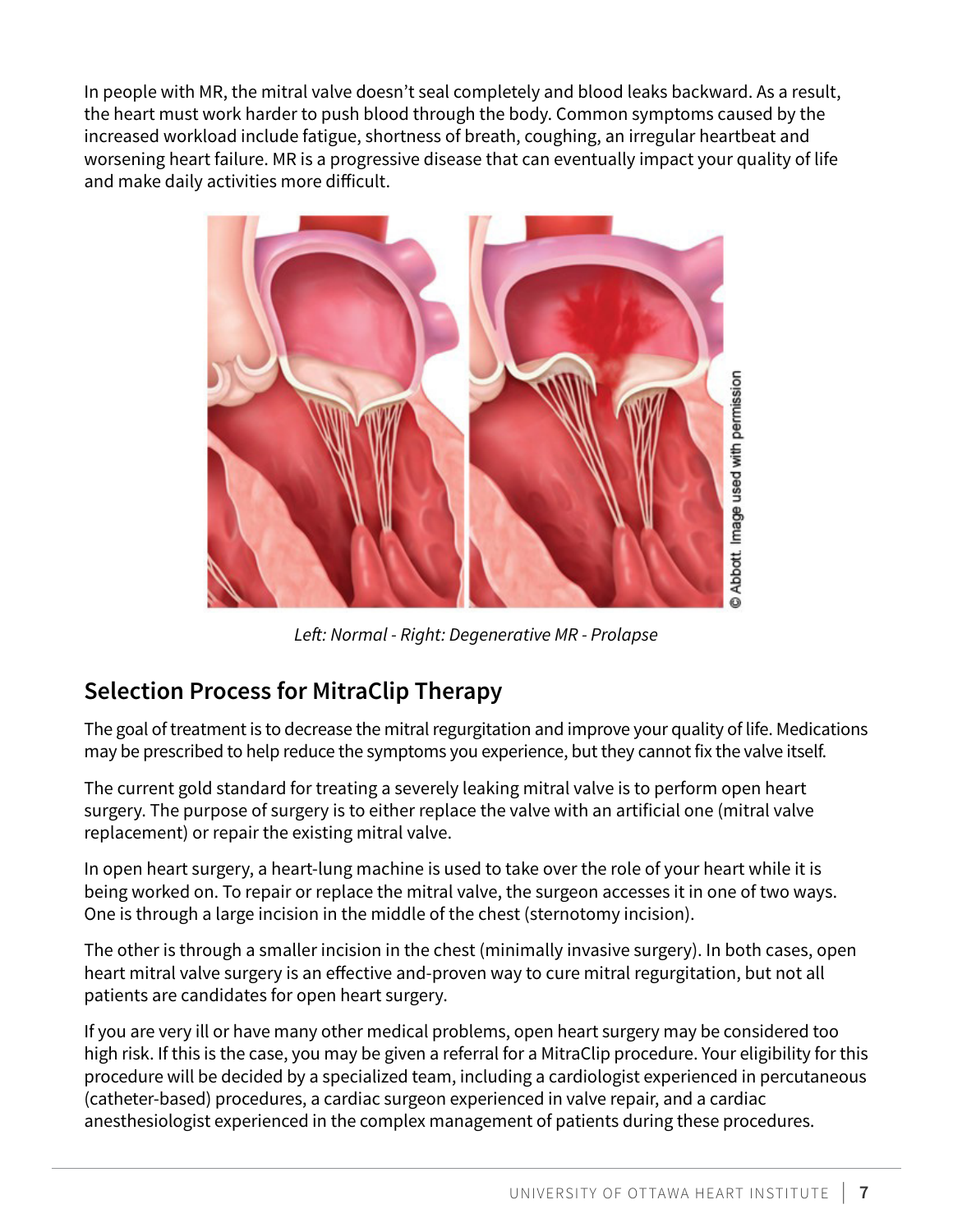<span id="page-7-0"></span>Your cardiologist or internist diagnosed you with severe MR after seeing the results of a transthoracic echocardiogram (TTE). This test and your condition triggered a consultation with the MitraClip team. You will need to undergo another test, a transesophageal echocardiogram (TEE), at the Heart Institute to provide the team with the specific measurements of your mitral valve. With this information, the MitraClip team will discuss your case. The purpose of this discussion is to make sure you are getting the right procedure at the right time, along with the best care before and after your procedure.

If you are not accepted for a MitraClip procedure, it means you would not benefit from it. You may be better served by open heart surgery or by having no procedure at all and continuing with your current medical therapy. The next step in your care will be explained to you by one of the physicians on the MitraClip team.

# **About the MitraClip Procedure**

Over the past few years, the MitraClip device has been used in many patients to correct blood flow through the mitral valve without open heart surgery. The MitraClip procedure is performed in a cardiac catheterization lab, not in the cardiac operating room. This procedure is done with a catheter that is inserted through a needle hole (percutaneously, or via the skin) in the groin. The catheter—a long, flexible tube—is inserted into a large vein in your groin (femoral vein) and guided to your heart. It is positioned using ultrasound and X-ray images.

Once the tip of the catheter has reached your heart, your mitral valve is assessed using a transesophageal echocardiogram. The TEE also aids in the correct placement of the MitraClip. A tool on the tip of the catheter makes a tiny hole through the upper chambers (atria) of the heart so that the catheter can be inserted and guided to the left side, where the mitral valve is located.

Through the catheter, the MitraClip is then inserted and positioned by ultrasound to the leaking portions of the valve. The clip is attached to the mitral valve leaflets, fastening them firmly together and allowing the valve to close better. It is not uncommon for two MitraClips to be used to fix an extremely leaky valve. You will be given general anesthetic so that you will be asleep during the entire procedure.

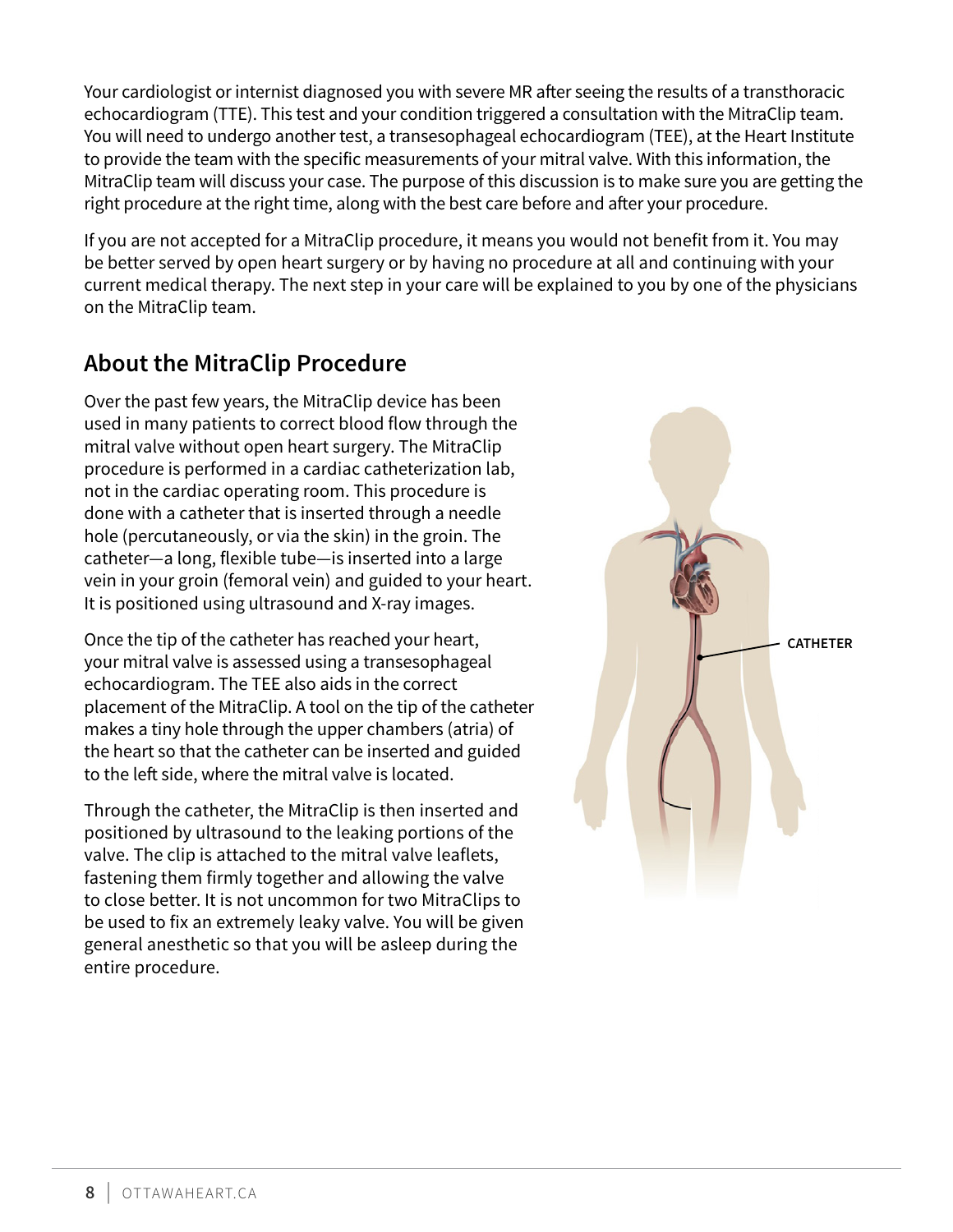

### *Left: MitraClip Device Attached to Catheter - Right: MitraClip Closing the Valve*

The advantage of this procedure is that it is less invasive than open heart surgery and may reduce the recovery time. The small puncture in your groin, where the catheter is inserted, heals quickly. This is a reasonable alternative to medical treatment (medications) for patients who are not candidates for open heart surgery (such as the very old and frail, patients with very weak hearts and those who have other non-cardiac conditions involving the lungs, kidneys or brain). Patients who have had previous open heart surgery are also considered for the MitraClip procedure because they may be at higher risk for a re-operation.

On the other hand, the MitraClip procedure is still being studied and evaluated for its long- term effectiveness. Not everyone is a candidate for the MitraClip device. It is used only in a limited group of patients with a certain anatomy and type of leakage. The majority of patients with leaky mitral valves should be treated with traditional surgical methods.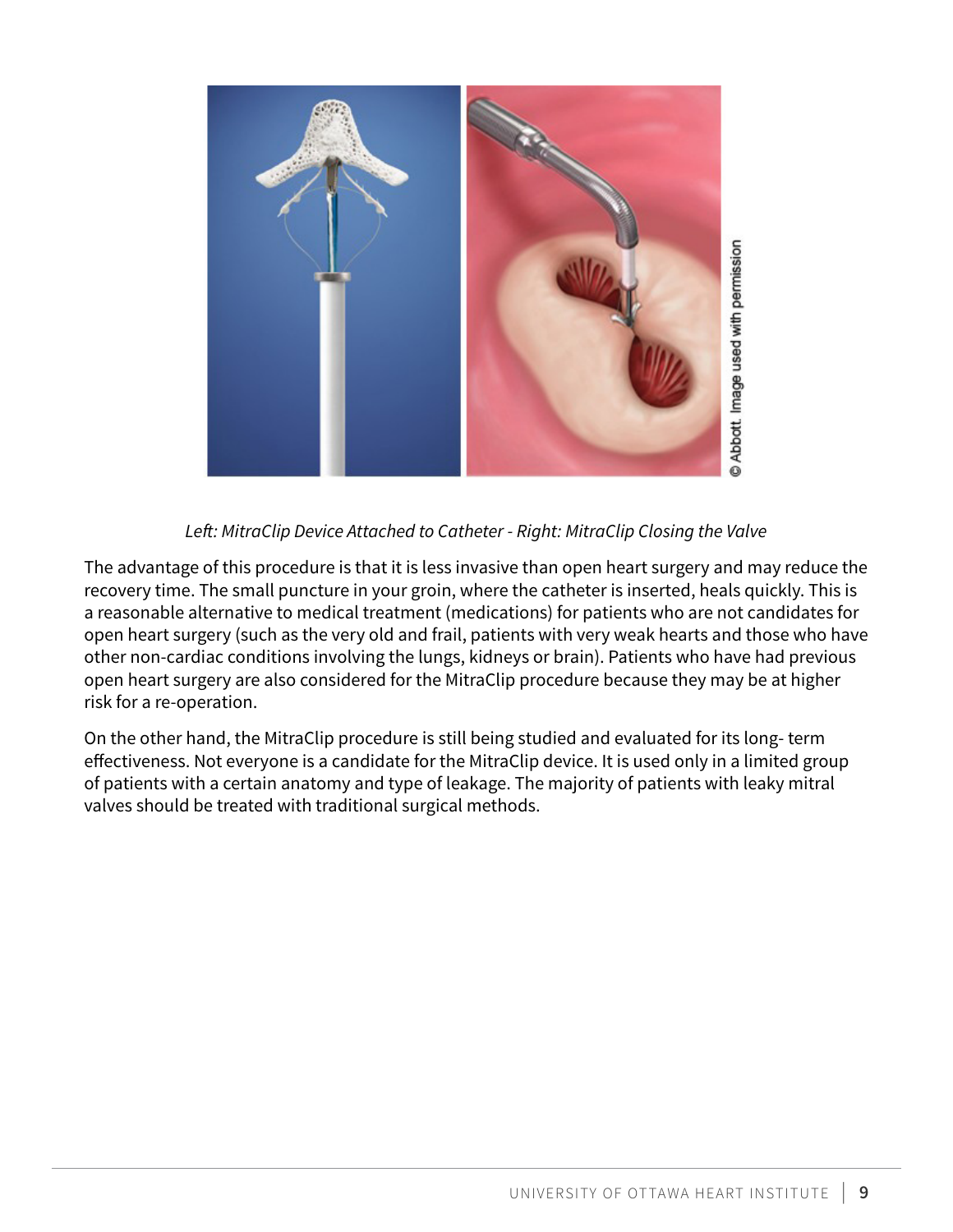# <span id="page-9-0"></span>**The Mitraclip Team At The Heart Institute**

At the University of Ottawa Heart Institute, the MitraClip procedure is usually done by a medical team that includes both a cardiologist and a cardiac surgeon. Depending on the day your procedure is booked, the cardiologist and surgeon may be different from the doctor you met at your first appointment.

| <b>CARDIOLOGISTS</b> | <b>CARDIAC SURGEONS</b> |
|----------------------|-------------------------|
| Dr. M. Labinaz       | Dr. T. Mesana           |
| Dr. B. Hibbert       | Dr. V. Chan             |

#### **THE MITRACLIP COORDINATOR**

While you are waiting for your MitraClip procedure, expect to be contacted by the MitraClip Coordinator. The MitraClip Coordinator will work with you and your family to coordinate your preparation for the procedure and to help you plan for your safe recovery after discharge from the hospital. While you are waiting, the MitraClip Nurse is your first contact point and is available by telephone to answer questions or assist as needed.

### **THE MITRACLIP COMMITTEE**

Once all your appointments and tests are complete your doctor will discuss your particular situation at the MitraClip Committee meeting. The MitraClip Committee includes all the MitraClip doctors along with doctors who specialize in reading echocardiograms, the MitraClip Coordinator, other nurses, and anesthesia.

The purpose of the meeting is to review and discuss all of your information and recommend the best option for treating your aortic stenosis.

### **DECIDING THE BEST OPTION**

Although the MitraClip team makes recommendations, the final decision for your treatment will be made jointly by you and your doctor. Before making your decision, make sure your questions are answered and that you are clear about how the MitraClip procedure will help you. See Appendix 2 for a list of questions to ask your doctor.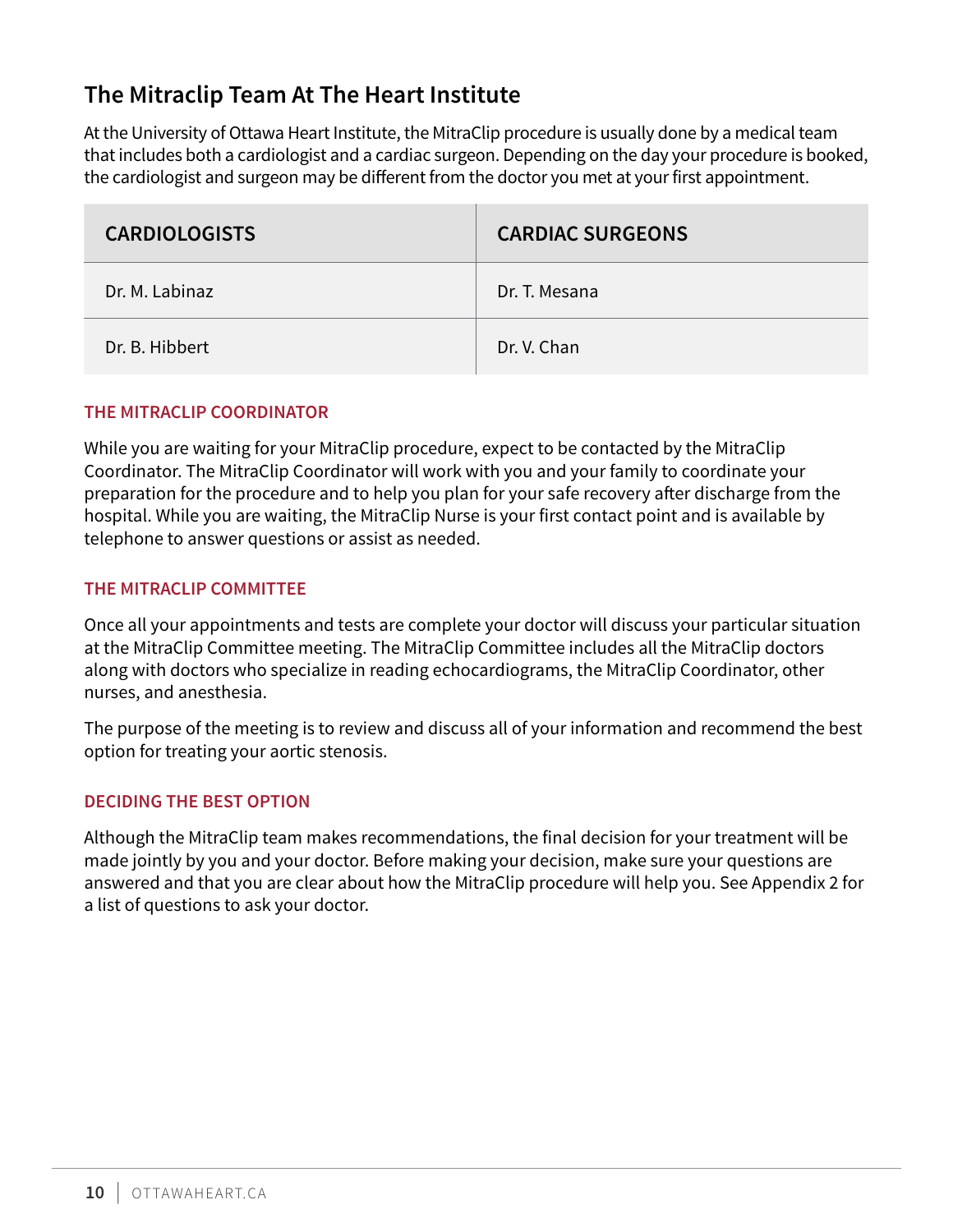# <span id="page-10-0"></span>**WAITING FOR A MITRACLIP PROCEDURE**

The wait times for MitraClip at the Heart Institute are carefully monitored by the MitraClip team. The length of time that you are waiting for your MitraClip procedure will depend on how urgent your condition is. For people who are in stable health, the average wait time is three to four months.

### **BOOKING DATES AND CHANCE OF CANCELLATION**

You will be notified of your booked procedure date a few weeks in advance. Final confirmation of your date will not occur until the week before. In some cases, booked MitraClip procedures need to be cancelled because there are more urgent patients or other emergencies. Having your procedure cancelled is very difficult for both you and your family members. The decision to cancel a procedure is not made until every possible option has been considered. If this happens we will notify you immediately and we will make every effort to reschedule your procedure for the earliest possible date.

### **WHAT YOU SHOULD DO WHILE WAITING FOR YOUR MITRACLIP PROCEDURE**

The waiting period can be stressful for both you and your family members. It is normal to worry and to have ongoing concerns. If you have questions or concerns about the MitraClip procedure or about the wait times, you can contact the MitraClip Coordinator at any time during normal business hours. It is better to get your questions answered early than to wait until the morning of the procedure.

### **KEEP TRACK OF YOUR SYMPTOMS**

Over time, as your MitraClip regurgitation progresses, your symptoms such as tiredness and shortness of breath may worsen and you may find it harder to do your normal everyday activities. If you experience a gradual worsening of your symptoms, contact your family doctor. You may need to be checked more frequently or some of your medications may need to be adjusted.

Call 9 1 1 or go to the nearest emergency department if:

- you begin to have chest pain or discomfort that is new or is not relieved with nitro spray,
- you have shortness of breath all the time, even while you are resting.

If you have a sudden change in your condition, or if you are admitted to the hospital, ask a family member to notify the MitraClip coordinator.

#### **MAINTAIN YOUR HEALTH**

Continue to be active every day even if only for short periods of time. Check with your doctor about what level of activity is best for you. Slow down if you become short of breath or feel faint.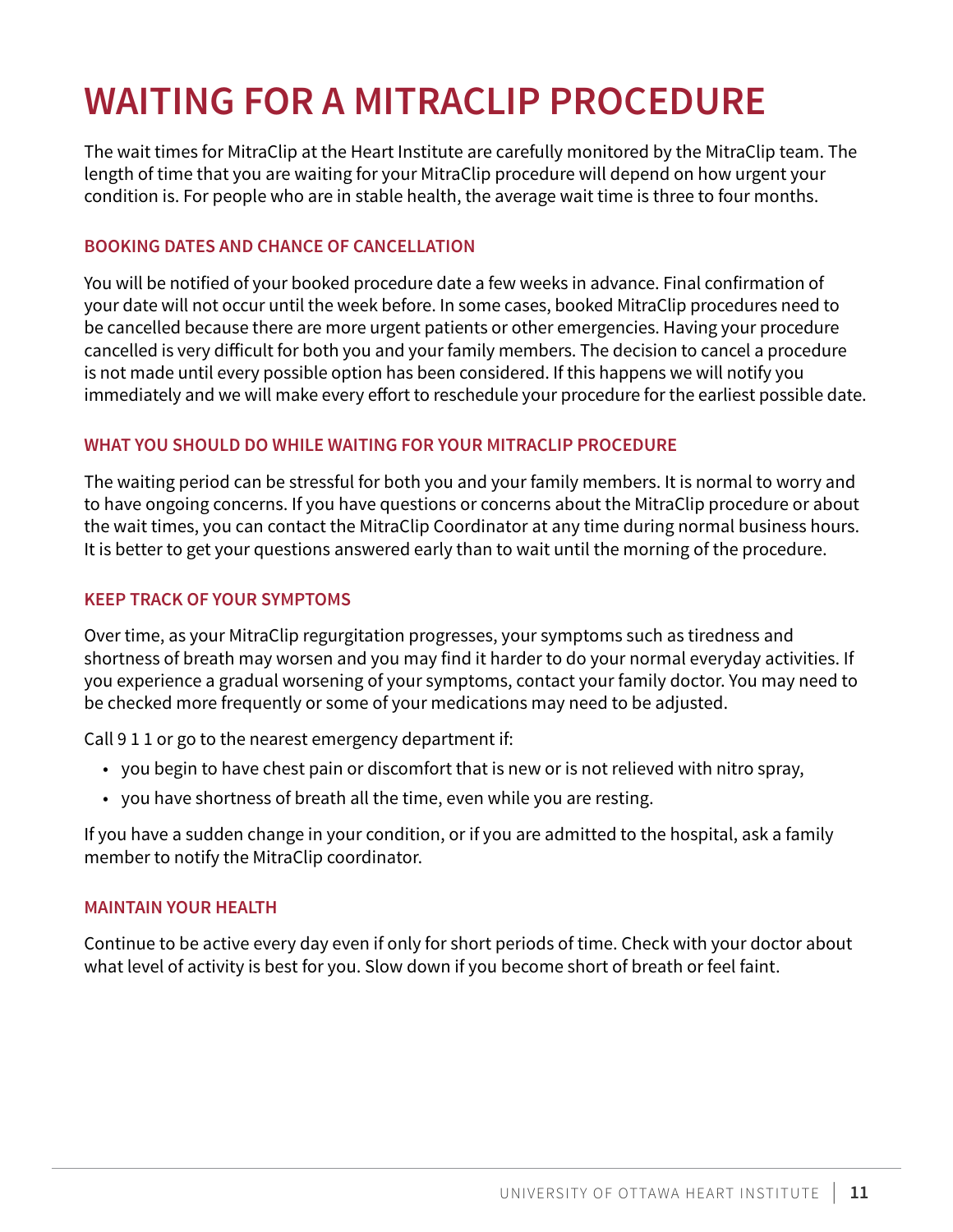#### **EAT A HEALTHY DIET**

Good nutrition before your MitraClip is important and may help you to heal more quickly after your procedure. It is important to make sure your body is getting the right nutrition at this time. Here are some tips that will help you eat well before your MitraClip procedure.

- Eat at regular times. Eat breakfast within one to two hours after waking up. Don't wait too long between your meals. It's harder to make healthy choices when you're hungry.
- Meals don't have to be complex to be nutritious. It can be as simple as toast with peanut butter, fruit and a glass of milk, or scrambled eggs with whole wheat crackers, sliced tomatoes and a yogurt.
- Plan healthy snacks. Try whole grain crackers and peanut butter or hummus, a piece of fruit and some cheese, or frozen berries and plain Greek yogurt.
- Include protein sources at every meal and snack. Try nut butters on your toast. Add canned fish to your salads or chicken to your soups. Cook more meat than you need and freeze the extras. The meat is ready to reheat and add to dishes when you need it.
- Have easy to prepare meals and snacks readily on hand for when you don't feel like cooking, such as granola bars, nuts, Greek yogurt, pudding or cheese and crackers. You might want to use a service like Meals on Wheels or ask friends and family to help you with groceries and making your meals.
- Don't be afraid of fat. You need fat for good health and it adds flavour to your cooking. Use plant-based fats such as olive or canola oil.
- If your doctor has restricted the amount of fluid and salt in your diet, continue to follow those recommendations.

#### **IF YOU ARE LOSING WEIGHT WITHOUT TRYING**

Sometimes, when you are feeling sick, you can lose your appetite. You may lose weight quickly and without trying. If you notice this is happening to you, tell your doctor or the MitraClip Nurse. They may refer you to see the registered dietitian in Cardiac Rehab at the Heart Institute.

Below are some tips to help in the meantime.

- Eat smaller amounts of foods more often. Try eating every two to three hours.
- Eat more food when your appetite is best.
- Make every bite count. Eating half of a meal is still better than having nothing.
- Ideas for nutritious snacks include whole grain crackers and peanut butter or hummus, a piece of fruit and some cheese, frozen berries with granola and plain Greek yogurt or an egg salad, chicken salad or tuna sandwich.
- Opt for milk, milkshakes, yogurt beverages or nutritional supplements such as Ensure instead of low-energy fluids such as water, broth, tea or coffee.
- Have easy to prepare meals and snacks readily on hand for when you don't feel like cooking. Suggestions are granola bars, nuts, Greek yogurt, pudding or cheese and crackers.
- You might want to use a service like Meals on Wheels or ask friends and family to help you with groceries and making your meals.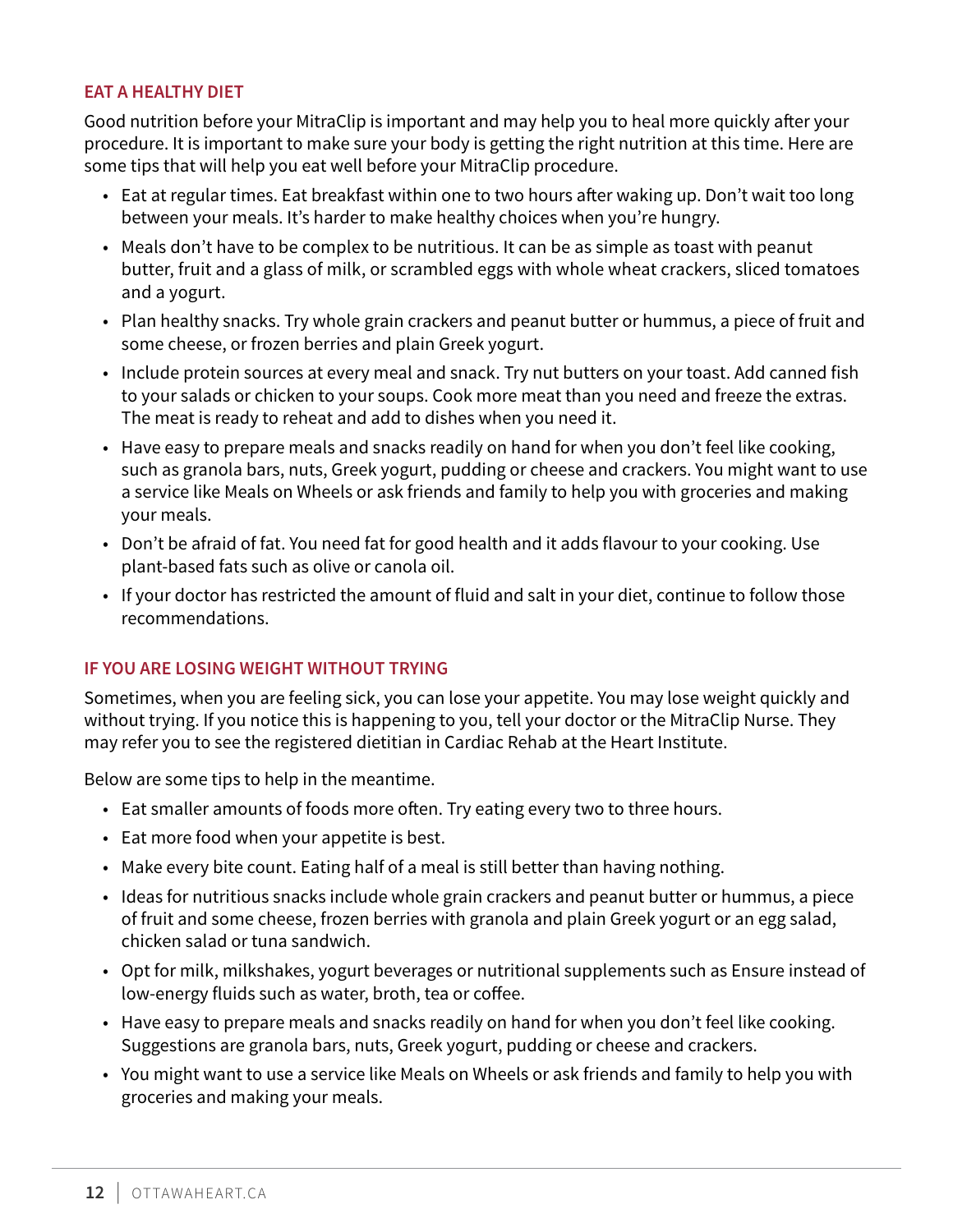- Add fats and oils at each meal. Top your salads, vegetables, pasta or rice with a few teaspoons of liquid oil such as olive or canola. Spread margarine or butter on your bread, vegetables and potatoes. This will increase the energy content of your food.
- Avoid reduced-fat foods such as foods labeled "light," "low fat" or "fat free."
- Try adding powdered milk to your soups, breakfast cereal, puddings or scrambled eggs for extra protein.

#### **MEDICATIONS**

Continue to take all of the medications your doctor has prescribed. Talk to your doctor before starting any new medications or before making changes to your current list. If you have diabetes, take your diabetes medication the way your doctor prescribed and keep track of your blood sugar.

### **PLAN FOR YOUR DISCHARGE AND CONVALESCENCE AFTER YOUR MITRACLIP PROCEDURE**

The expected length of stay in the hospital after your MitraClip procedure is one to three days. Most patients tell us it takes about a month to feel fully recovered. Your discharge plan must ensure help and support is available to start as soon as you are discharged.

If you live alone, arrange for a family member or friend to stay with you for a week after discharge. If this is not possible, consider convalescent care in the community. There are different convalescent options available.

If you need more information about convalescence or if you are worried about discharge, talk to the MitraClip Coordinator before you are admitted for your procedure.

#### **PRE-ADMISSION UNIT**

Once you are accepted for your MitraClip, you will be scheduled to visit the Pre-Admission Unit (PAU).

The purpose of your appointment at the PAU is:

- 1. To meet with the anesthesia doctor.
- 2. To have the final tests done to ensure you are ready and okay for a MitraClip procedure
- 3. To do a final check of your medications.
- 4. To answer any final questions you may have.

Expect to be at the Heart Institute for about two and a half hours. For your appointment, please bring:

- $\Box$  All of your medication bottles including any vitamins or supplements.
- ☐ Your provincial health insurance card and proof of any other health insurance.
- $\Box$  Any walking aids you regularly use.
- $\Box$  It is also helpful to bring a family member or friend who can help you by taking notes or asking questions.

Before your PAU appointment, the MitraClip Nurse will call you to complete an assessment and to talk to you about the MitraClip procedure and what to expect while you are in hospital as well as your plans for discharge and recovery at home.

If you have not heard from the MitraClip Nurse, please call 613-696-7212.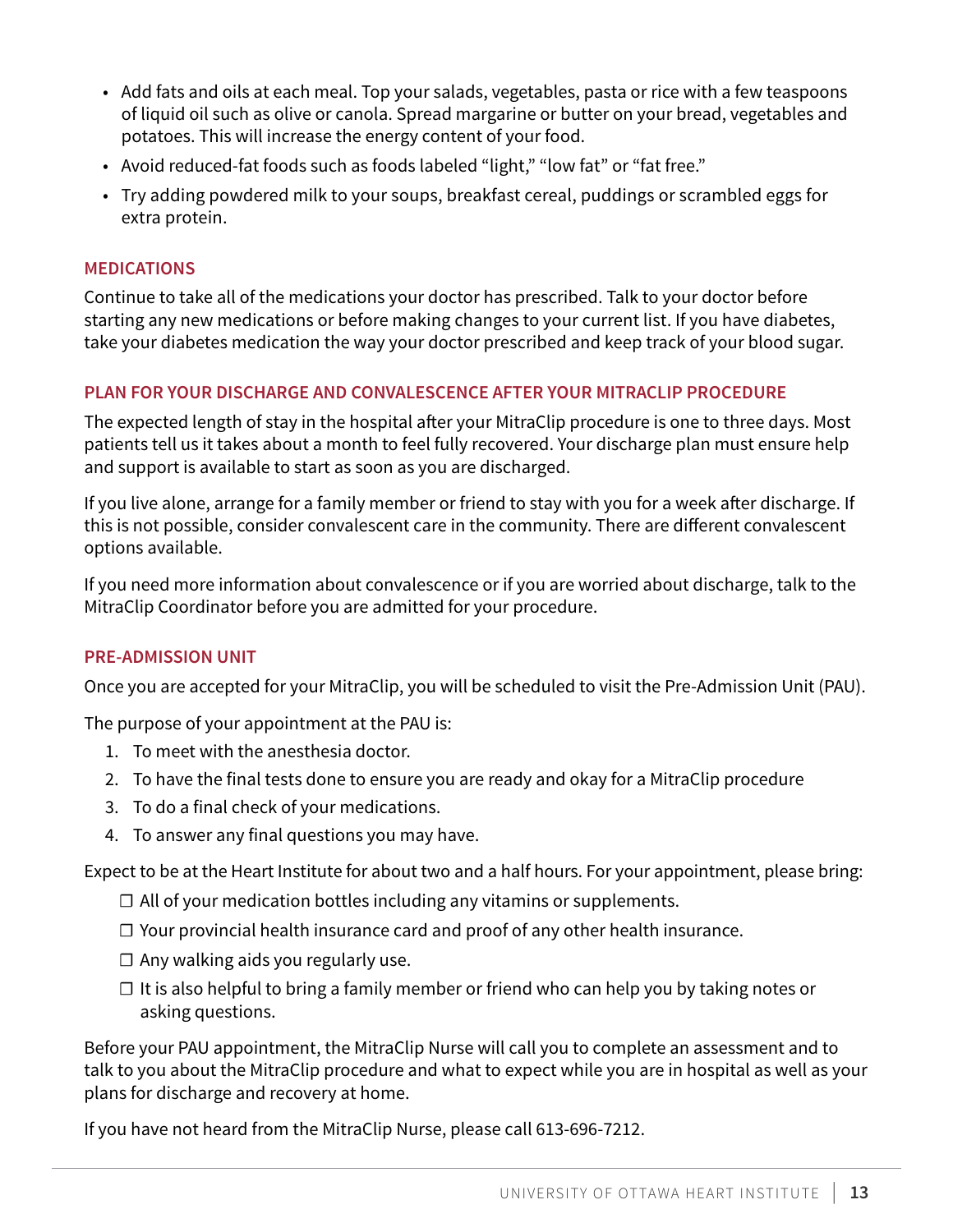#### **PREPARING FOR YOUR STAY AT THE HEART INSTITUTE**

Expect to stay at the Heart Institute for about one to three days after your procedure.

When you are admitted, bring only the personal items you will need along with your slippers (with nonslip soles), housecoat, glasses, hearing aid, and any walking aids you use.

Make sure you also bring:

- ☐ Your health card
- $\Box$  All of your medications
- $\Box$  The name and phone number of your contact person

Please bring this guide with you to the Heart Institute. The physiotherapist and the nurses will use it during your stay to guide you and your family as you are recovering from your procedure and preparing to go home.

Leave any valuable items at home. They could be lost or damaged. The Heart Institute is not responsible for loss or damage to personal belongings.

### **If You Are Coming in on the Same Day as Your Procedure**

Most people who have a MitraClip procedure come to the Heart Institute the morning of the procedure. Once your procedure date is confirmed, you will be contacted the day before with final instructions about when to come in to the Heart Institute and where to present yourself. If you usually take medications in the morning, ask the staff for final instructions.

#### **If You Are Coming in the Day Before Your Procedure**

In some cases, people are admitted the day before their MitraClip procedure. If you are asked to come in the day before your procedure, call the Admitting Department at 613-696-7060 between 9:00 a.m. and 9:30 a.m. on the same day you will be admitted to learn when your bed will be available.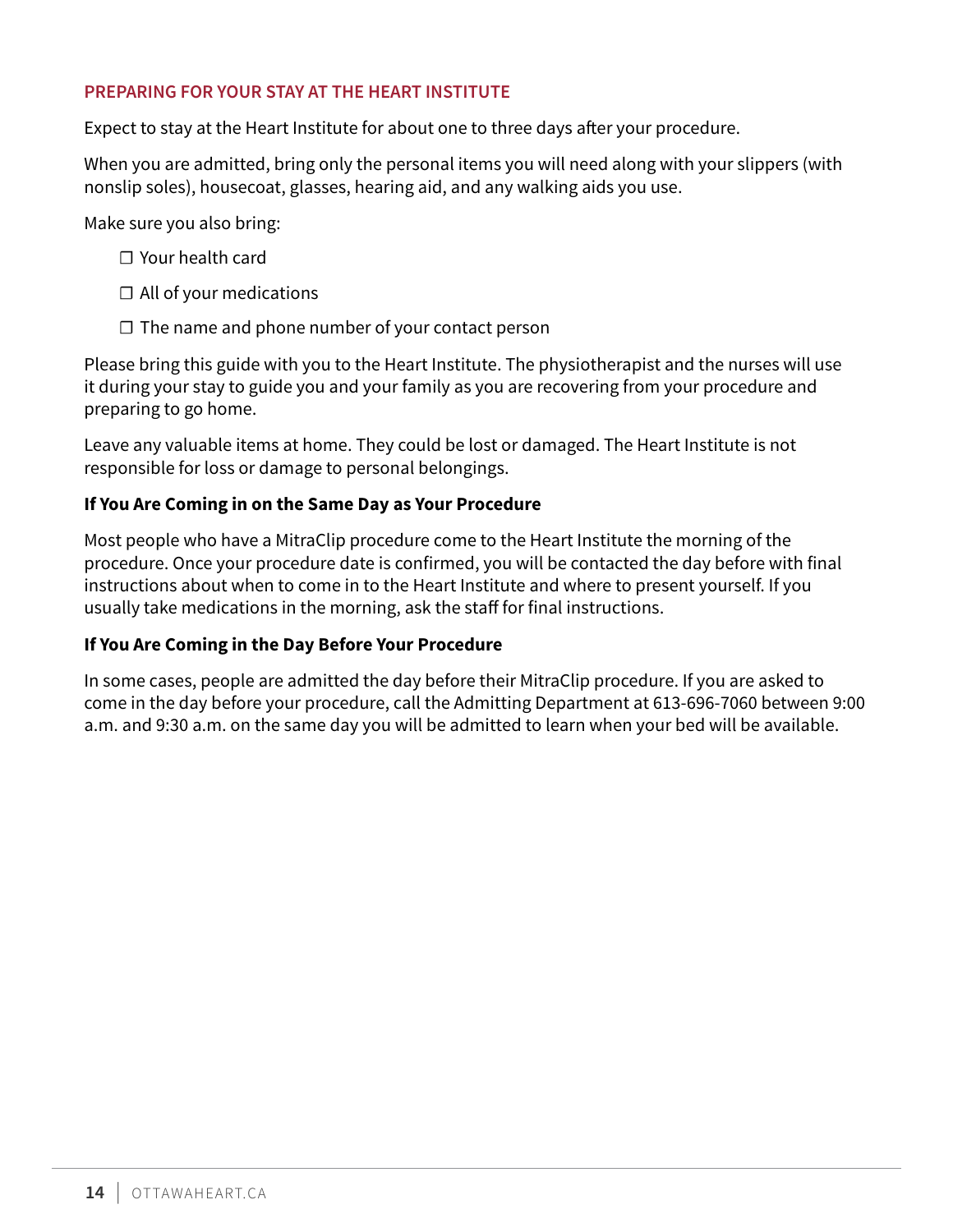# <span id="page-14-0"></span>**WHAT TO EXPECT DURING YOUR STAY**

# **Before Your Procedure**

The evening before the procedure, you will need to take a shower using antiseptic soap (the soap will be provided). From midnight on, you must not eat or drink anything.

The doctor will decide what medications you may take the morning of your procedure.

The nurse will shave a small area on both sides of your groin, and you will take another shower using the special soap.

Before you are taken to the cardiac hybrid procedure room, the nurse may give you some medication with a sip of water if ordered by the doctor. The medication may relax you and make you sleepy.

# **During the MitraClip Procedure**

Your procedure will take about three hours (sometimes a little longer). You will receive general anesthetic so that you will sleep during the procedure and feel no pain.

After you are asleep, the anesthesiologist will put a breathing tube in your mouth. The tube is connected to a breathing machine. Usually the breathing tube is removed before you are fully awake. If you still need support with your breathing, the breathing tube will not be removed until after you are in the Coronary Care Unit.

All other equipment, such as intravenous lines, a heart monitor and a tube to drain your bladder, will be put in after you are asleep.

Once your MitraClip procedure is completed, you will be transferred to the CCU. The doctor will contact your family to let them know your status.

The doctor can either talk to your family in person or call a designated family member or friend on the telephone.

If your family members want to speak to the doctor in person, they will be referred to the lobby volunteer desk, where they can register with the volunteers and wait in the Family Lounge.

If you would like the doctor to call a specific family member, the staff will ask you for the name and phone number at which your family member can be reached.

The staff will ensure those arrangements are made with you and your family before your procedure begins.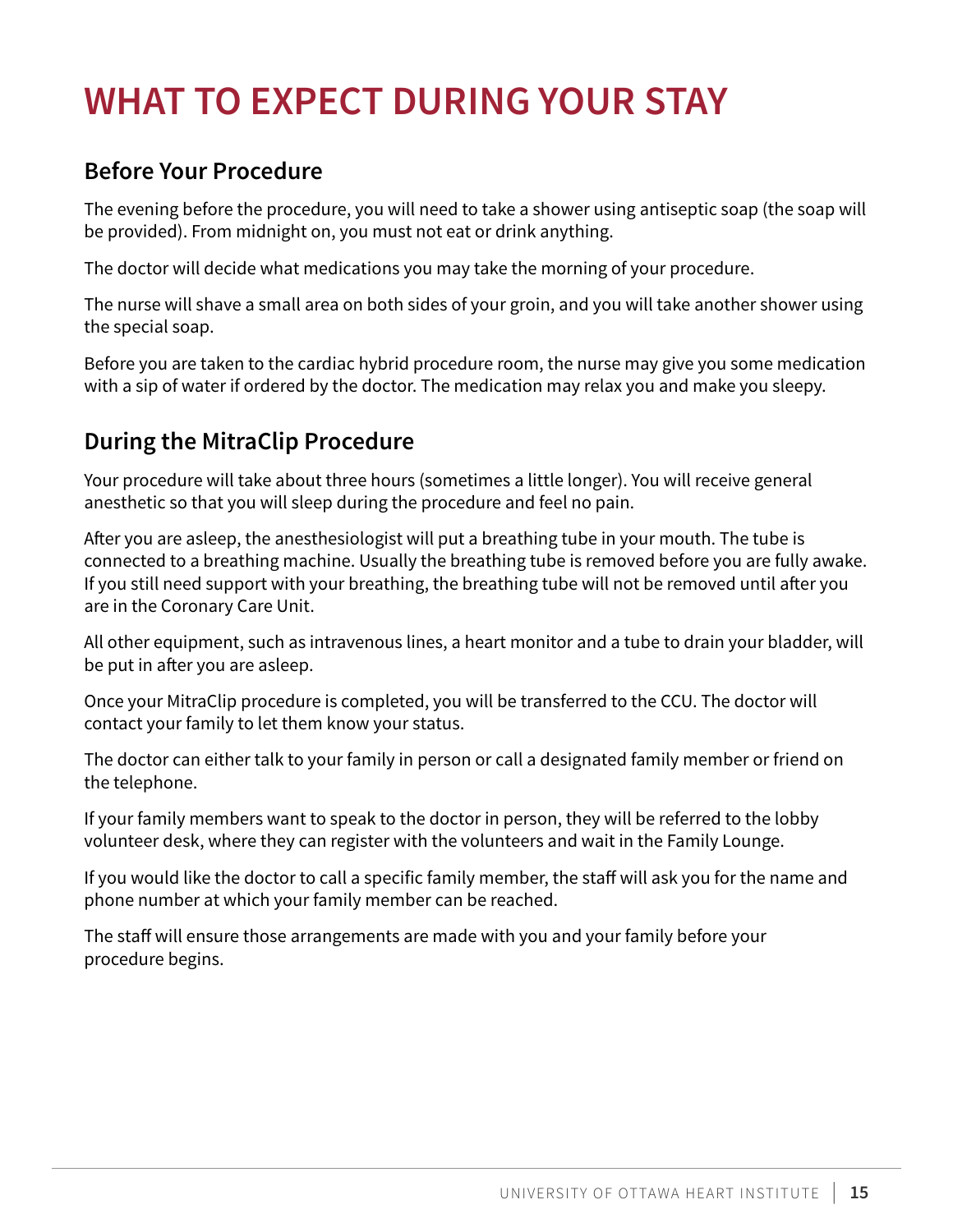# <span id="page-15-0"></span>**AFTER THE MITRACLIP PROCEDURE**

# **In the Coronary Care Unit (CCU)**

### **CCU VISITING HOURS**

Visits to the CCU are arranged through the volunteer desk on the main floor of the Heart Institute. Your family and friends can wait in the Family Lounge on the main floor while the volunteers arrange the visit.

#### **PROGRESS REPORTS**

While you are in CCU, we recommend you appoint one family member to act as a contact person. Your contact person can call the CCU at 613-696-7000 x 14751 to ask about your progress at any time.

#### **WHILE YOU ARE IN THE CCU**

Most patients arrive in the CCU breathing on their own. If a breathing tube is still needed, it will be taken out as soon as you are awake and able to follow directions. There will be a nurse with you at all times until you are awake and breathing on your own.

For the first two to four hours after your procedure, expect the nurse to be constantly reminding you to keep both legs straight. This is very important to prevent bleeding from the insertion sites in your groin, where there may still be some intravenous lines.

You will stay in the CCU overnight or longer, if necessary. Your nurse will check with you regularly to make sure you are comfortable. Let the nurse know if you have any pain.

Depending on your progress, you will gradually start to increase your activity, beginning with sitting up in bed, then sitting in a chair, and then getting up and walking as tolerated with assistance.

Overnight, you will be allowed clear fluids as tolerated. You should be able to resume your normal diet the next day.

Most of the specialized monitoring equipment will be removed by the morning after the procedure. Once you are in stable condition, you will be ready to leave the CCU.

The day after the procedure, you will undergo a repeat transthoracic echocardiogram to assess the function of the MitraClip device. You will also have blood tests, a chest X-ray and an electrocardiogram (ECG).

A nurse will check your insertion site for any problems and teach you what to look for as you heal. In the morning, a stitch will be removed from the insertion sites in your groin. A small bruise or a small, soft lump where the line was placed for the procedure is normal. It is also normal to experience bruising at the site, which sometimes spreads down your leg.

Notify your nurse or doctor if you have any of the following problems with the insertion site:

- An expanding lump or a persistent area of redness and warmth
- Yellow drainage from the insertion site
- Worsening numbness in your leg
- Severe discomfort at the insertion site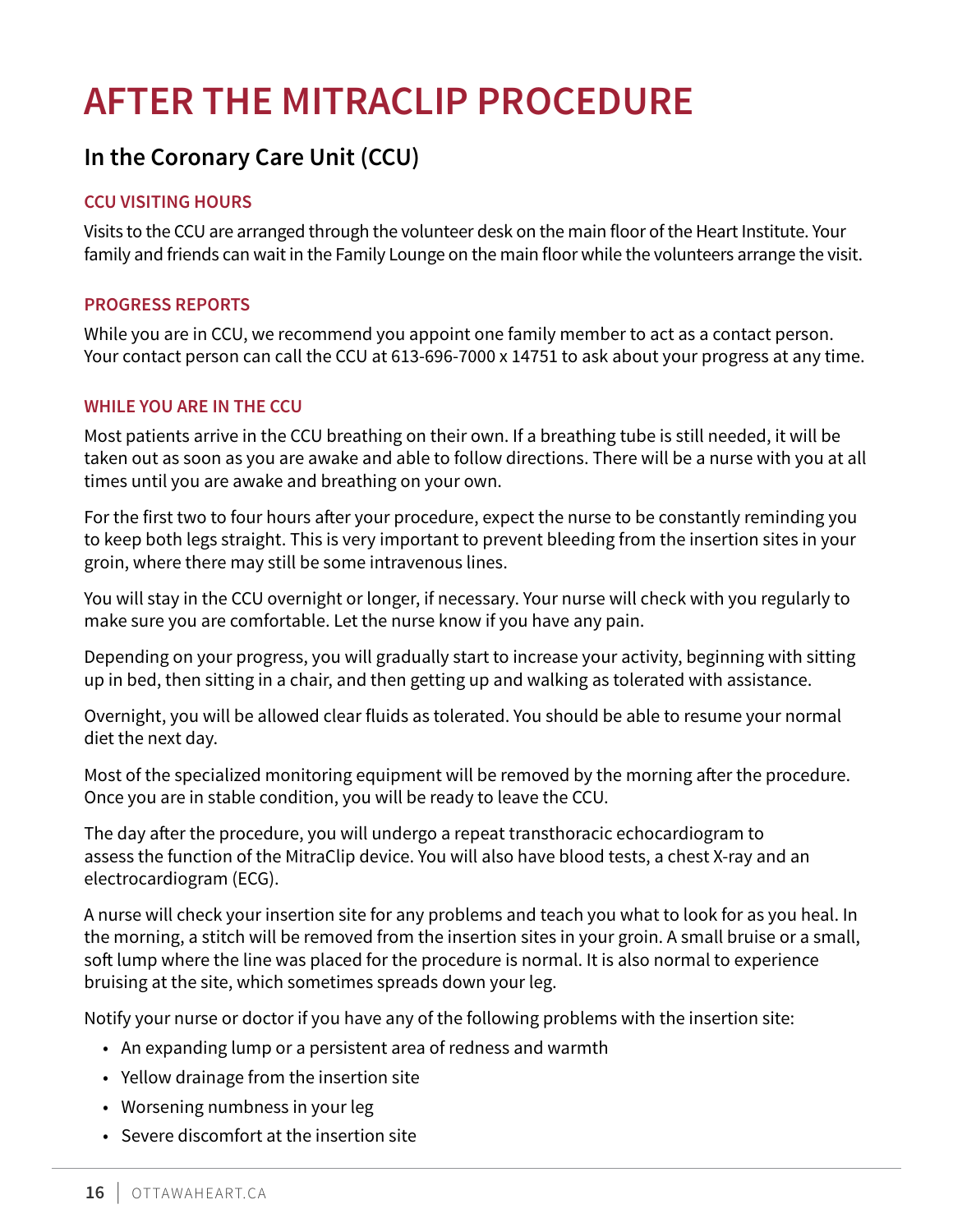# <span id="page-16-0"></span>**GOING HOME**

# **Managing at Home**

You and your family must start planning for your return home before your admission to the hospital. For most people who undergo this procedure, it takes up to a week to recover.

Most patients return home after 1-2 days in the hospital.

# **Physical Activity**

You should not lift, push or pull anything that weighs more than 10 pounds for the first five days after discharge. Even though you may feel ready to resume your normal activity, we recommend you take it easy for at least one month after discharge. If you need to climb stairs, try to limit this to a couple of trips a day for the first week. When you are stronger, you may go up and down stairs as desired.

Continue with any physical activity plan you may have started in the hospital.

# **Why Your Physical Activity Plan Is So Important**

After your MitraClip procedure, your physical activity program is designed to help you recover and get your energy back.

Exercise helps you:

- Feel less tired
- Feel less short of breath
- Sleep better
- Gain more energy to do what you love
- Improve your mood
- Have less difficulty with daily activities
- Feel more confident and in control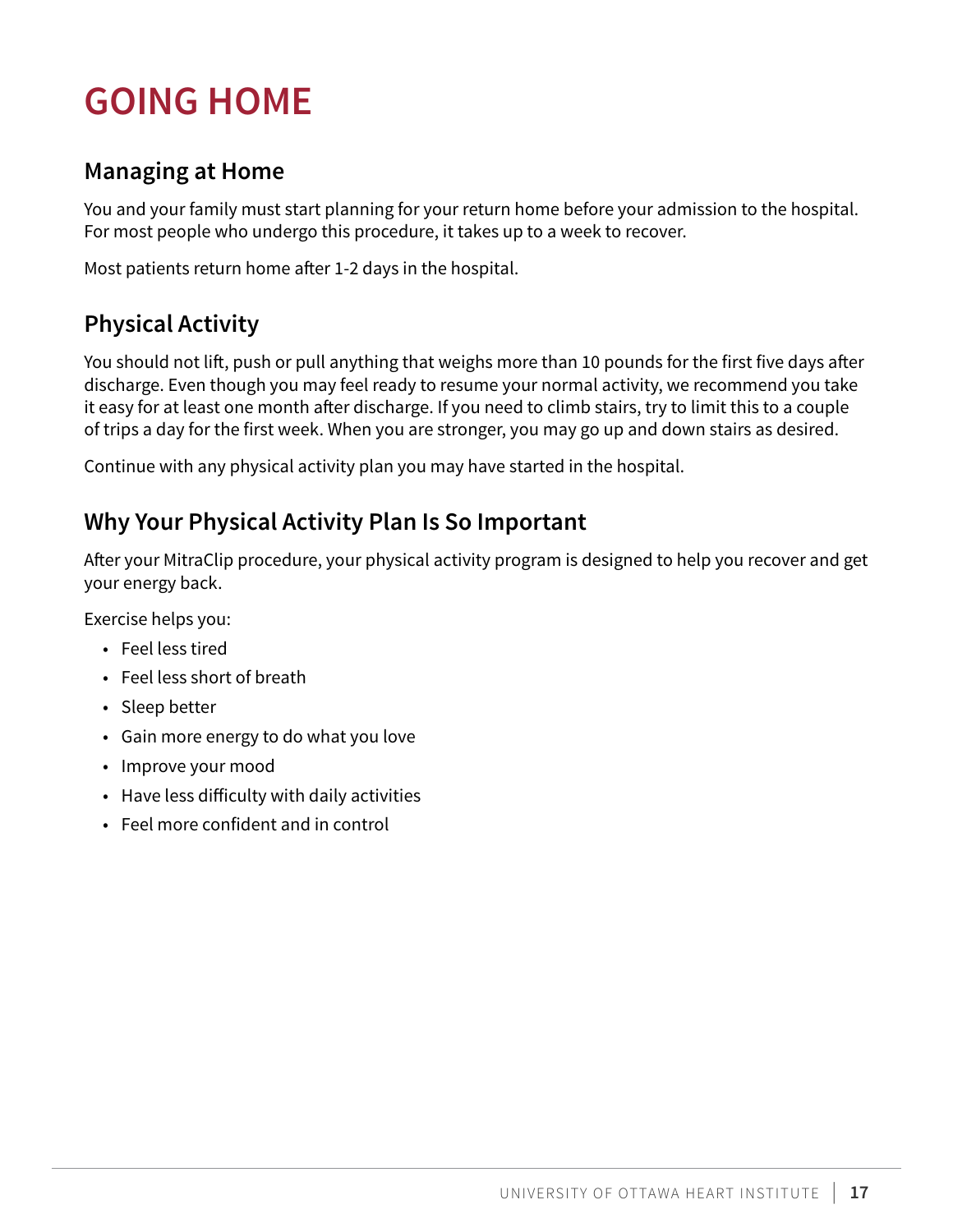# <span id="page-17-0"></span>**Learn to Balance Your Activity with Rest**

Give yourself time to get back to normal. Most patients say it takes about a month to feel fully recovered. Use the tips below to save your energy and help your recovery:

- **Prioritize:** Decide which tasks you really need to do yourself and which tasks you can ask someone else to do.
- **Plan:** Do the things that use up your energy when you are feeling your best. Make sure you build in rest or relaxation periods during the day.
- **Pace:** Break down hard jobs into smaller tasks and take regular breaks before you become tired.
- **Position:** If you sit to perform a task, you will use 25% less energy than if you stand. Avoid unnecessary bending or overhead reaching.

### **PRACTICAL TIPS**

- Organize your time so that you take fewer trips up and down stairs.
- Double the recipe when you cook, and freeze some for another day.
- Use lightweight pots and pans for cooking.
- Consider equipment such as a shower chair, long-handled reacher or grabber, and long-handled shoe horn.
- Get extra rest the day before a celebration.
- Get extra rest during times of emotional stress or illness.
- Use a weekly schedule.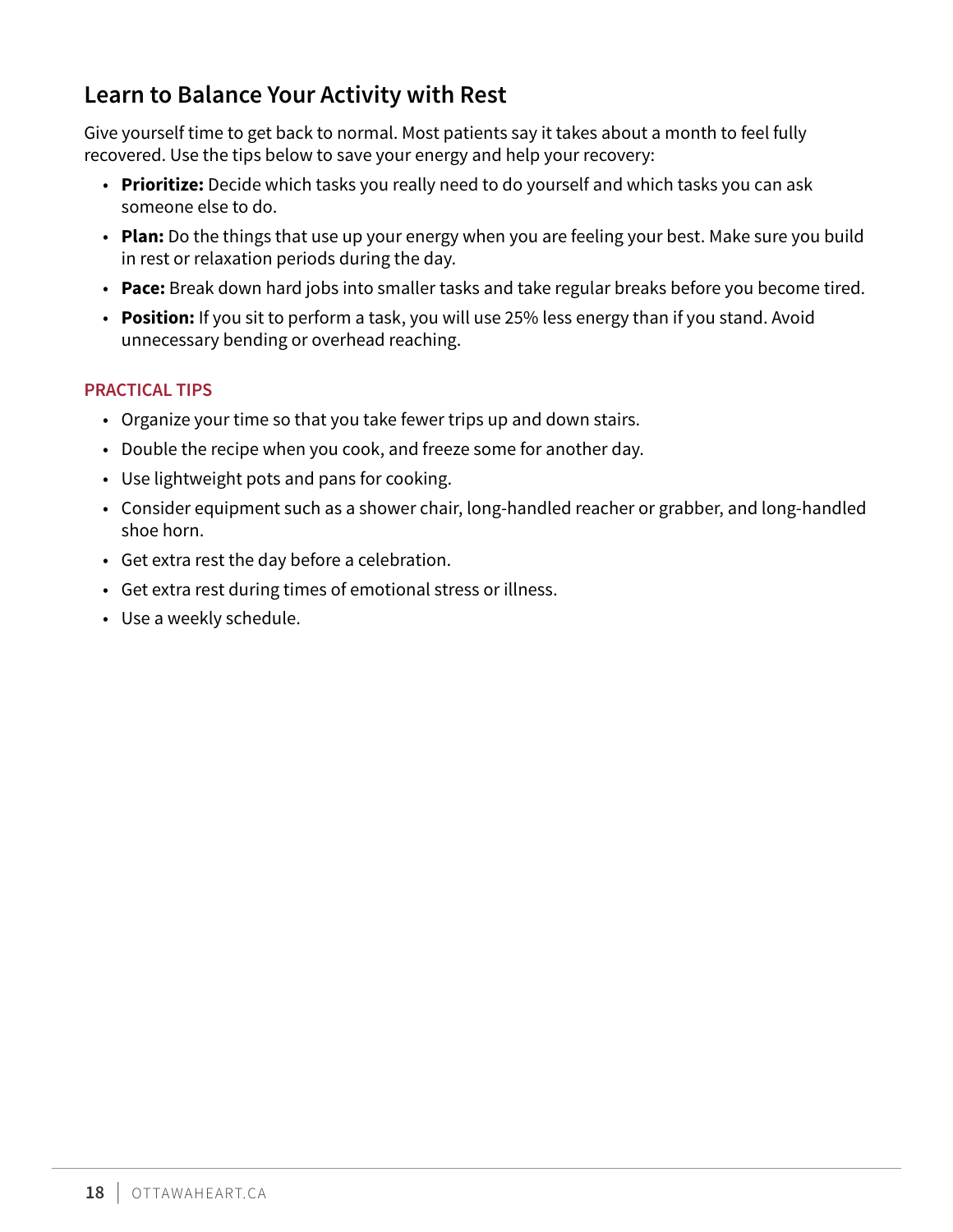# <span id="page-18-0"></span>**Your Walking Program**

Exercise should be fun, easy to do and part of your everyday life. Walking is one of the best exercises for improving your health after a MitraClip procedure.

Plan to walk every day. Have someone walk with you for the first couple of weeks. You should be able to carry on light conversation while you walk. If you are too short of breath, slow your pace or take a brief rest.

Begin with short periods at a slow pace, such as two to five minutes, once a day. Continue for about two weeks, and if it feels comfortable, gradually increase the length of time you walk for another two weeks. Continue until you reach your goal.

Your goal is to work up to 20 to 30 minutes of walking every day.

If you can't walk five minutes without stopping, try interval training:

- Walk for two to five minutes and then rest for two to five minutes.
- Repeat as many times as you are able.
- Gradually decrease the resting time between intervals.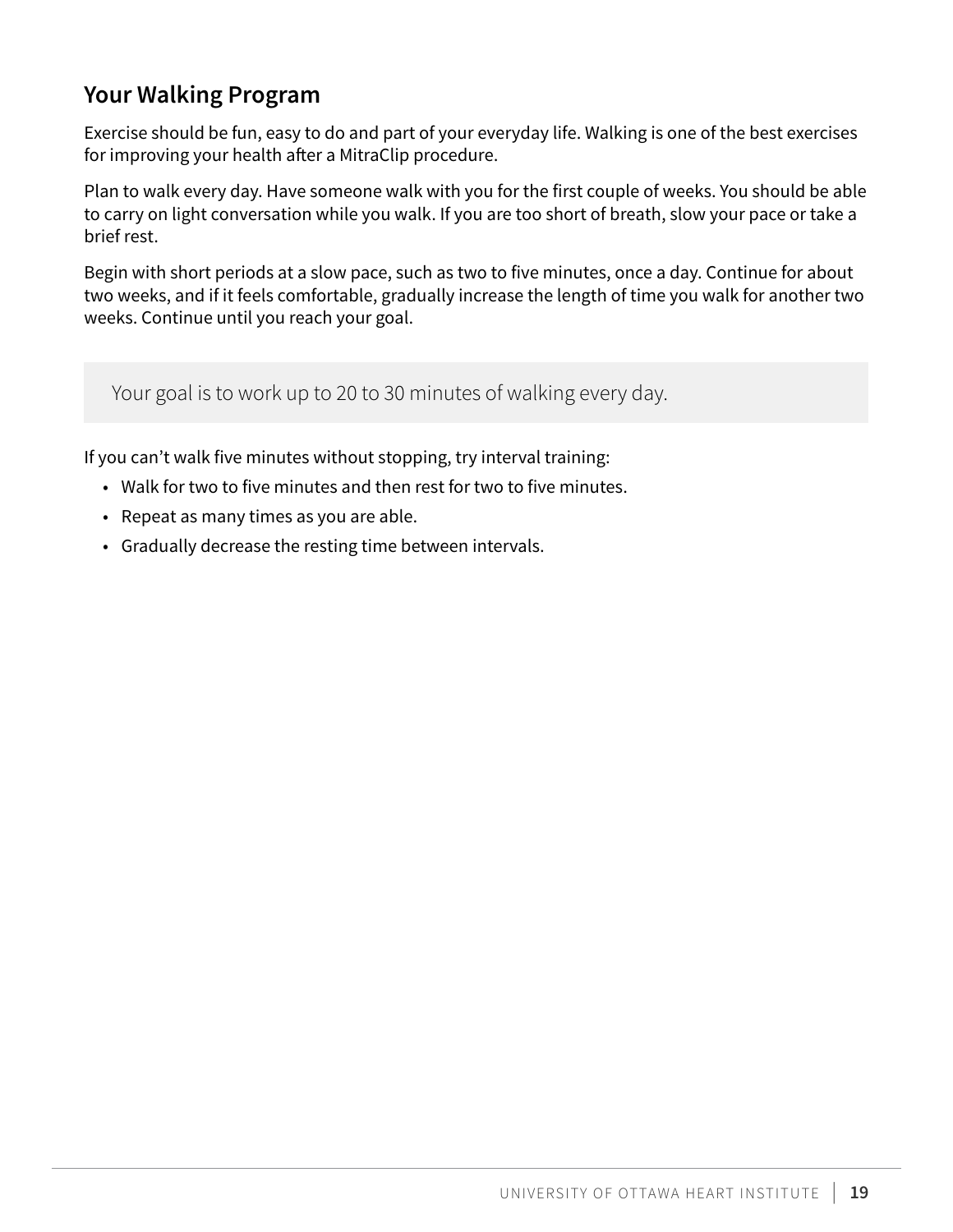# <span id="page-19-0"></span>**Exercises**

While you are exercising:

- You should be able to carry on light conversation.
- Start with a warm-up and end with a cool-down (for example, slower walking, seated or standing exercises).
- Walk on flat ground (avoid hills).
- Wait at least one hour after a meal before exercising.
- Exercise at a time of day when you feel rested generally morning rather than afternoon.
- Avoid extreme heat or cold. You might consider walking indoors at a mall, using a treadmill (with no incline) or a stationary bicycle (with little or no tension).
- Avoid heavy lifting or pushing.
- Avoid activities that involve lifting weight above your head.
- Avoid exercises that make you strain, grunt or hold your breath.
- You should be breathing like you normally do in your resting state within 10 minutes of completing your exercise. If not, reduce the length or intensity of exercise the next time.

### **WHEN TO STOP AN ACTIVITY**

Always listen to your body. Stop the activity if you:

- Cannot carry on a conversation without being short of breath
- Feel weak or dizzy
- Feel sick to your stomach (nauseated)
- Feel your heart is pounding or racing
- Have any discomfort

Stop and rest. Sit in a comfortable chair.

**If these symptoms persist, call 9-1-1.**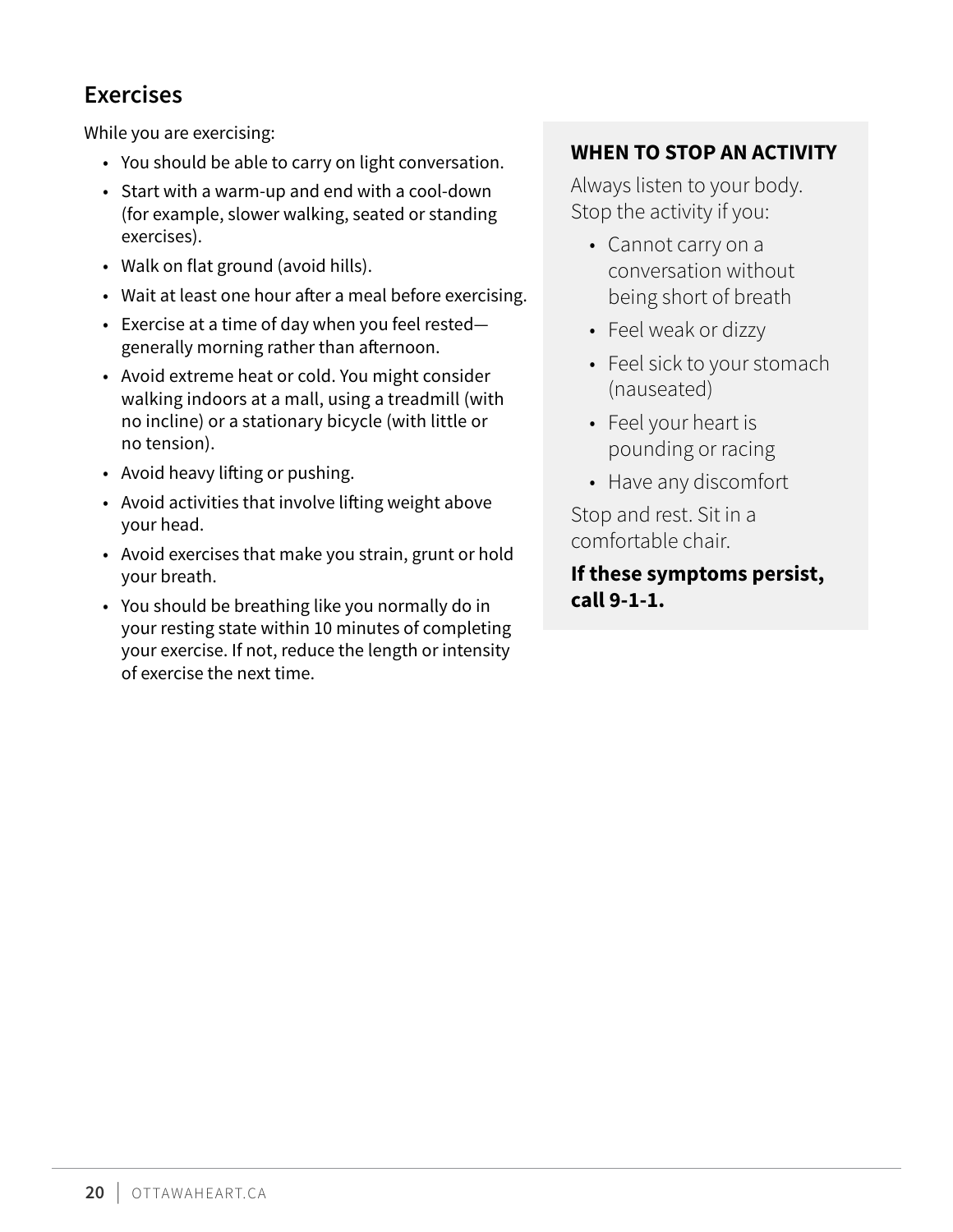#### **WARM-UP: SITTING EXERCISES**

#### **Deep Breathing**

Place hands on stomach and take a deep breath. Feel hands move out. Exhale fully and feel hands move in.

Repeat times.



#### **Ankle Pumps**

Push down on your toes as you lift your heels off the floor as far as you can. Then return your feet to the starting position and lift your toes off the floor.

Repeat \_\_ times.



#### **Knee Raises**

Raise one knee up toward your chest and then lower it to the starting position. Repeat with other knee. Keep alternating right and left.

Repeat times.



#### **Knee Extension**

Sit with your back straight and hands in your lap or at your sides. Slowly straighten one knee. Hold for three seconds and then lower it to the starting position.

Repeat times with each leg.

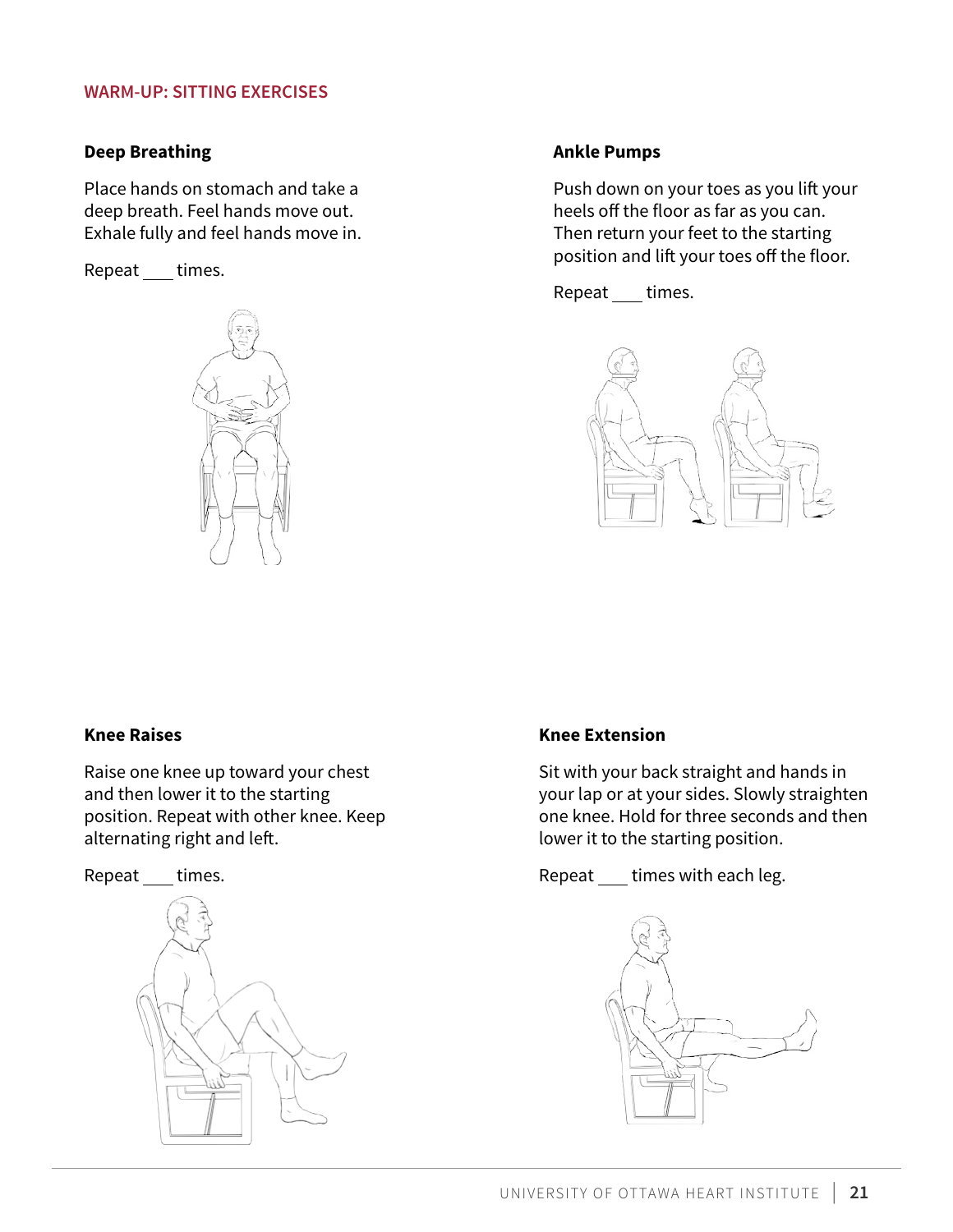#### <span id="page-21-0"></span>**COOL-DOWN: SITTING EXERCISES**

#### **Deep Breathing**

Place hands on stomach and take a deep breath. Feel hands move out. Exhale fully and feel hands move in.

Repeat times.



#### **Trunk Rotations**

With feet flat, turn upper body as far as possible toward one side. Hold for three seconds. Return to starting position.

Repeat times each side.



#### **Shoulder Flexion**

Lift one arm straight up and over your head as far as possible while you inhale. Return arm to your side as you exhale.

Repeat times each arm.



### **Tips to Stay Active**

- Include a variety of activities that you enjoy.
- Any amount of activity is better than none at all.
- Stick with it until it becomes a habit.
- Wear comfortable clothing and shoes.
- Invite a friend to join you for a walk.
- Schedule exercise into your day.
- Set reasonable goals for yourself.
- Keep an exercise journal to track your progress.

Cardiac rehabilitation programs provide more specific exercise and lifestyle guidelines. There is no cost for participation and options include on-site or home-based programs. To get started, call 613-696-7068.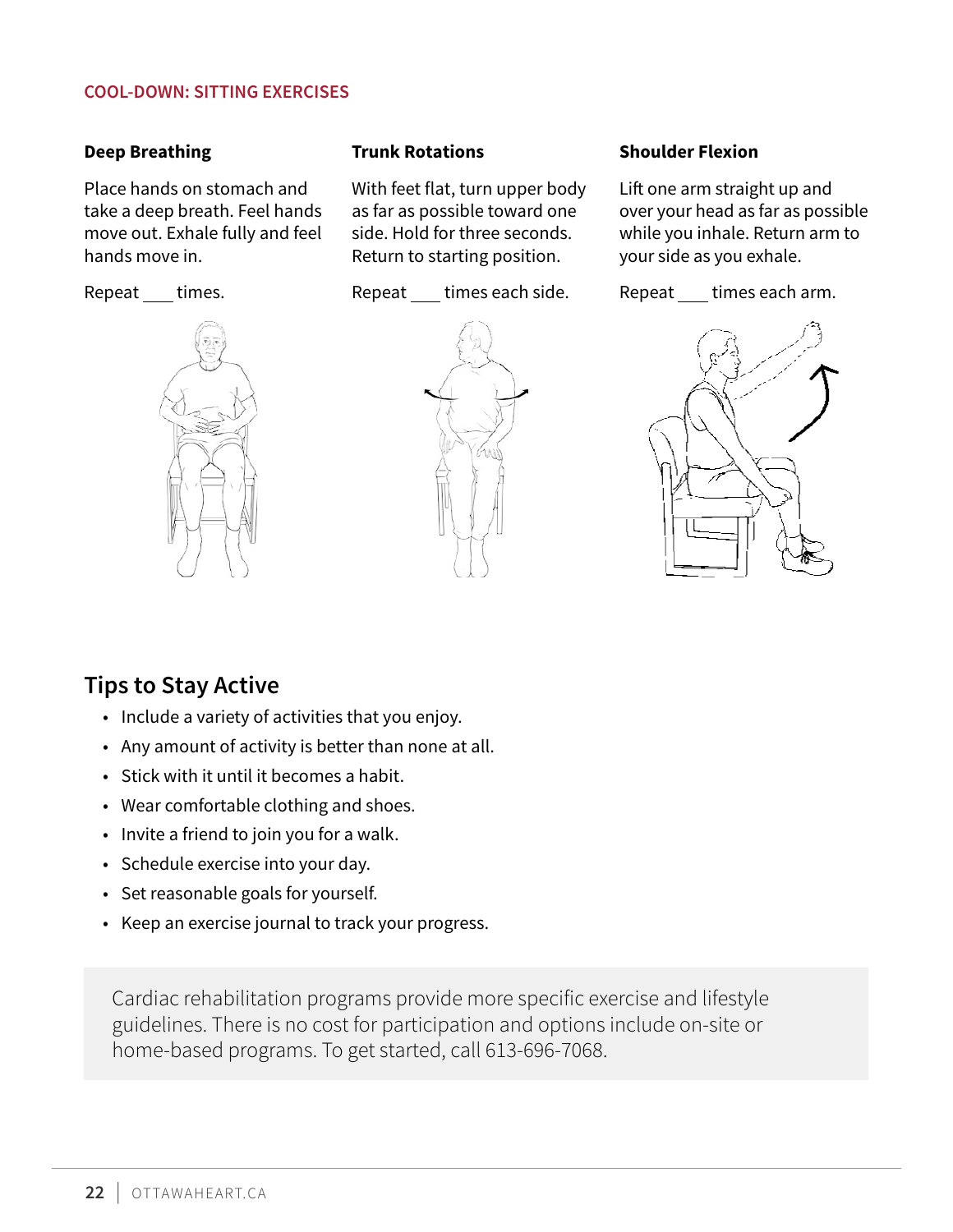# <span id="page-22-0"></span>**What to Watch For**

Examine the insertion site in your groin every day. It is normal for it to feel like a small dime or peasized lump that may be slightly red and tender and, occasionally, to have some clear drainage.

Call your doctor or the nursing coordinator immediately if you notice:

- A lump that is getting bigger
- Any area of redness or warmth
- Any kind of yellow or pink drainage or poorly healing incision
- Unusual pain in the groin region and/or radiating down the leg or felt in your lower back

**Pain or Discomfort:** Expect the discomfort in your groin to gradually decrease as you continue to heal. If you begin to have more pain or any chest pain or breathlessness, contact your doctor or the nursing coordinator.

**Other Symptoms:** Call your doctor or the nursing coordinator if you develop a fever or flu-like symptoms, such as feeling unusually tired.

### **CALL 9-1-1 OR GO TO THE NEAREST EMERGENCY DEPARTMENT IF YOU EXPERIENCE:**

- Increasing shortness of breath
- Irregular heart rate
- Numbness or weakness in your arms or legs
- Blurred vision

# **Home Monitoring**

If you need to be closely monitored after discharge, you may be referred to the Telehome Monitoring Program. If you are referred, the nurse from Telehome Monitoring will see you in the hospital and show you how to use the special equipment before you go home.

# **Daily Weight Checks**

While you are recovering in the hospital, your weight will be checked daily. A sudden weight gain might be an early sign that you are retaining extra fluid. When you go home, you need to continue to weigh yourself daily for the first month to make sure you are not building up extra fluid.

Before you are discharged, you will be given a daily weight tracking form for recording your weight. The nurse will review with you how to weigh yourself each day and when you need to call us.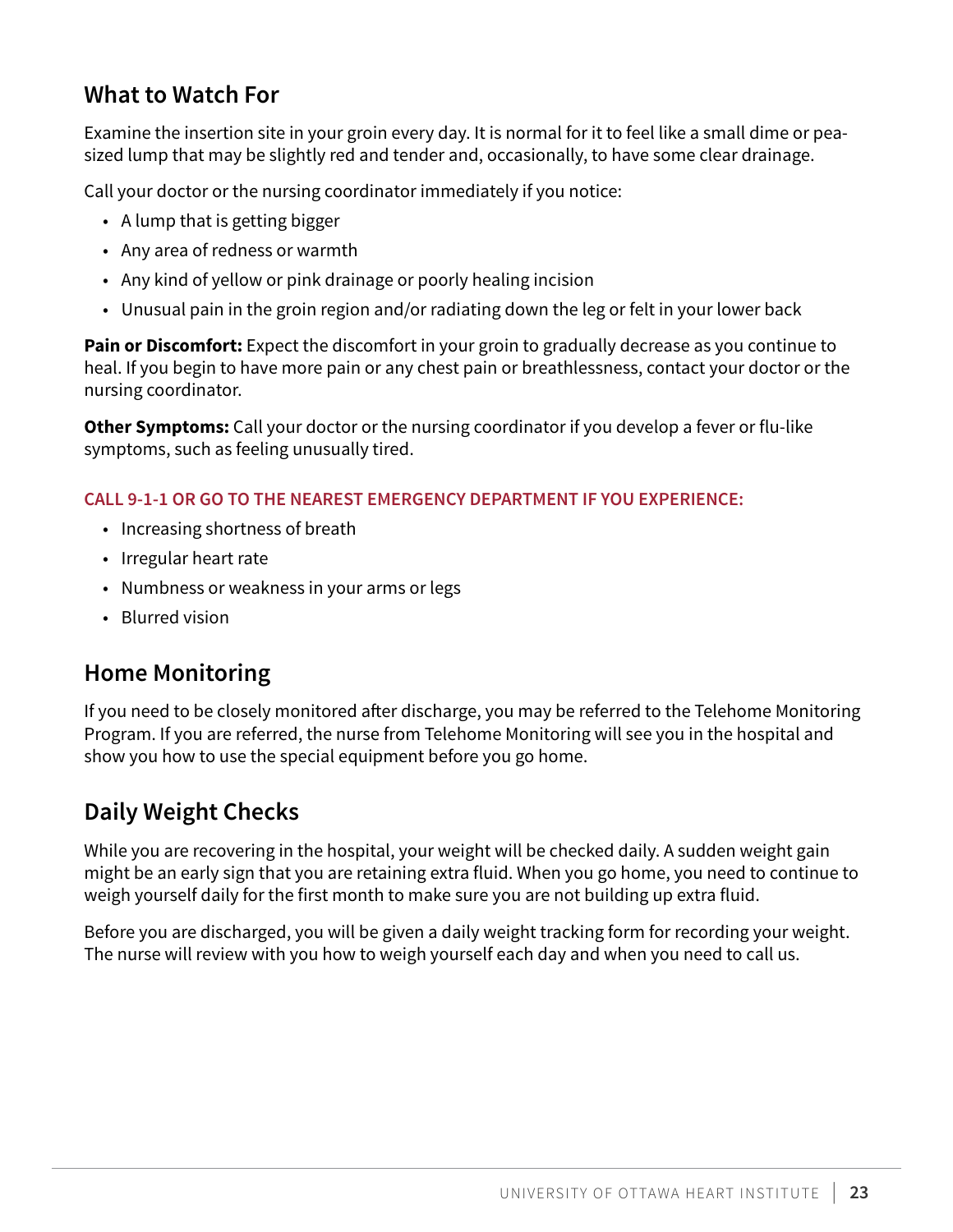# <span id="page-23-0"></span>**Medications**

When you are discharged from the Heart Institute, expect to have new prescriptions written for you. Some of the medications will be the same as the ones you were taking before, and some will be different.

Before you go home, it is important that you and your family understand your prescriptions and how to take each medication. If you have any questions, make sure you ask your nurse before you leave the hospital. Please contact your doctor or the nursing coordinator if you have questions when you return home.

You may need to take anti-platelet medication. These medications make your blood less sticky and help prevent clots from forming on your new valve device. If you have a history of an irregular heartbeat (atrial fibrillation), your medication may be changed to a different type of blood thinner that is more effective for patients with a valve device.

| <b>NAME OF ANTI-PLATELET</b>                                                                                                                                    | <b>HOW MEDICATION</b>                                                                                                                      | <b>POTENTIAL SIDE</b>                                                                                  |
|-----------------------------------------------------------------------------------------------------------------------------------------------------------------|--------------------------------------------------------------------------------------------------------------------------------------------|--------------------------------------------------------------------------------------------------------|
| <b>MEDICATION</b>                                                                                                                                               | <b>WORKS</b>                                                                                                                               | <b>EFFECTS</b>                                                                                         |
| ASA (Aspirin®, ECASA)<br>Clopidogrel (Plavix <sup>®</sup> )<br>Prasugrel (Effient <sup>®</sup> )<br>Ticagrelor (Brilinta®)<br>Warfarin (Coumadin <sup>®</sup> ) | • Helps prevent blood<br>clots on transcatheter<br>valves (clopidogrel,<br>prasugrel).<br>• Decreases the risk of<br>future heart attacks. | • Increased risk<br>of bleeding &<br>bruising.<br>• Upset stomach<br>(nausea, diarrhea,<br>heartburn). |

# **For those Living with Diabetes, Glycemic Control is important**

It is normal to see higher blood glucose readings because you aren't as active. Please don't ignore them. Higher blood glucose readings, greater than 4 – 7 mmol/l before meals can increase your risk of infection and slow down the healing process.

Please call your diabetes team for help. If you don't have one, you should receive a call from the community diabetes program and the Diabetes Clinic at the Heart Institute for an appointment. Feel free to discuss your concerns with the Advance Practice Nurse for Diabetes at 613-696-7000 Ext 17111.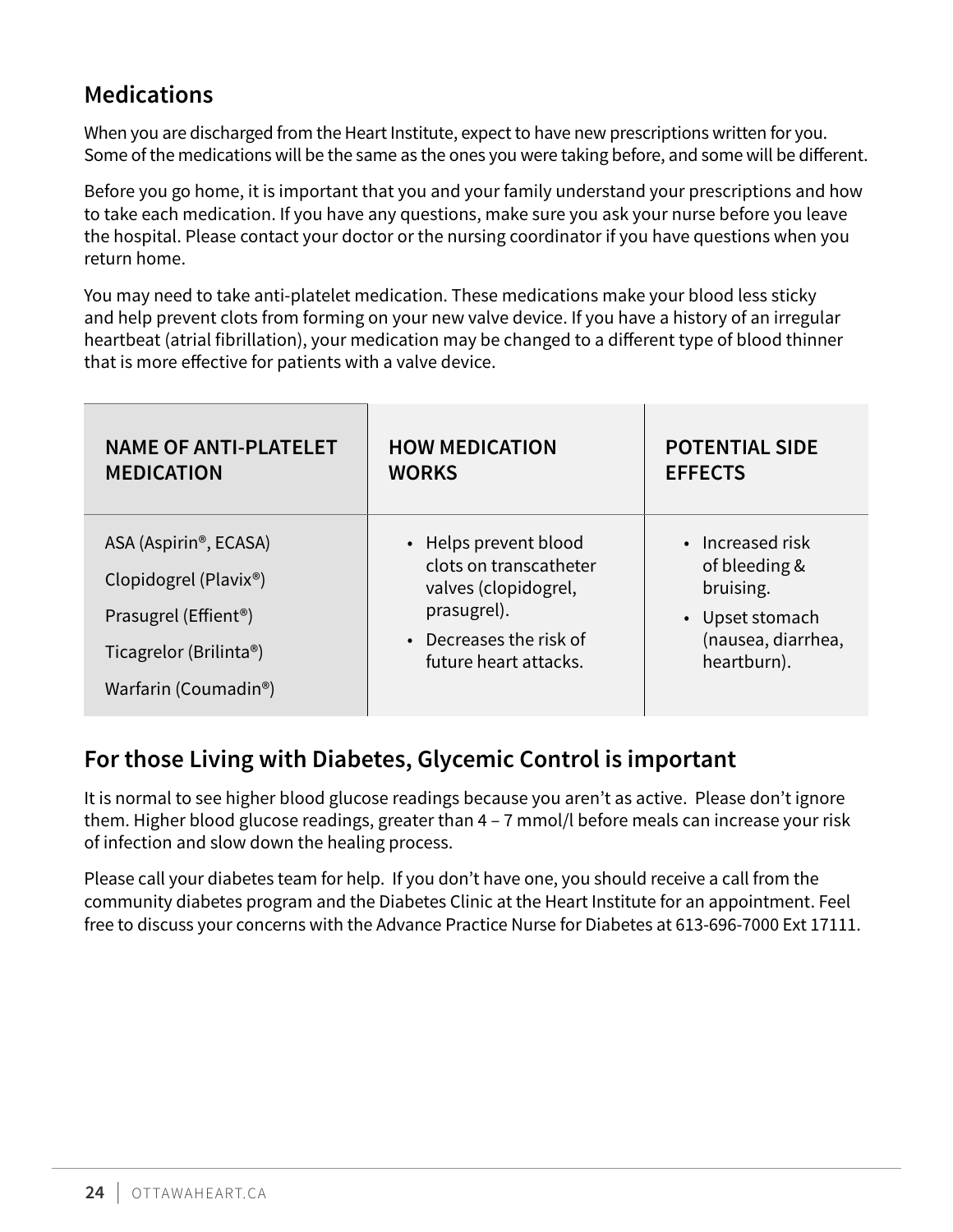# <span id="page-24-0"></span>**LIVING WITH YOUR MITRACLIP DEVICE**

# **Maintaining a Heart Healthy, Low-Salt Diet**

Too much salt in your diet can cause fluid to build up, forcing your heart to work harder.

Following a low-salt diet will help your heart work more efficiently and place less stress on your heart valve. It may even keep you out of the hospital.

The following tips can help you lower your salt intake and keep your diet heart healthy:

- Read food labels: Choose foods in which the sodium (salt) content is 8 % or less per serving.
- Reduce salt during cooking and avoid adding salt at the table:
	- Replace salt with fresh or dried herbs, lemon juice, flavoured vinegars and unsalted spices (try Mrs. Dash® or McCormick's® salt-free spice blends)
	- Rinse canned vegetables before using them in cooking
- Prepare meals using fresh ingredients:
	- Use fresh or frozen foods whenever possible
	- Aim for a variety of foods from each food group every day
	- Use canola or olive oils instead of hydrogenated or trans fats
	- Get plenty of fibre, with whole grains and unsalted nuts and seeds

For more information about how to manage salt and fluid, ask for a copy of the *Heart Failure Guide*.

# **Prediabetes and Diabetes in Heart Disease**

Like Type 2 Diabetes, prediabetes can occur without you knowing. Abnormal glucose levels in your blood significantly accelerate the development and natural history of cardiovascular disease compared to individuals without diabetes. Being aware of your risk factors and being tested are important. This is especially true if you have prediabetes as well as some other risk factors such as

- High blood pressure
- High levels of bad cholesterol (LDL)
- High levels of triglycerides
- Low levels of good cholesterol (HDL)
- Abdominal obesity

People living with diabetes are at a 4 times greater risk of developing heart disease. Poorly controlled glucose in your blood

- Can lengthen your hospital stay
- Increase your healing time
- Increase your risk of infection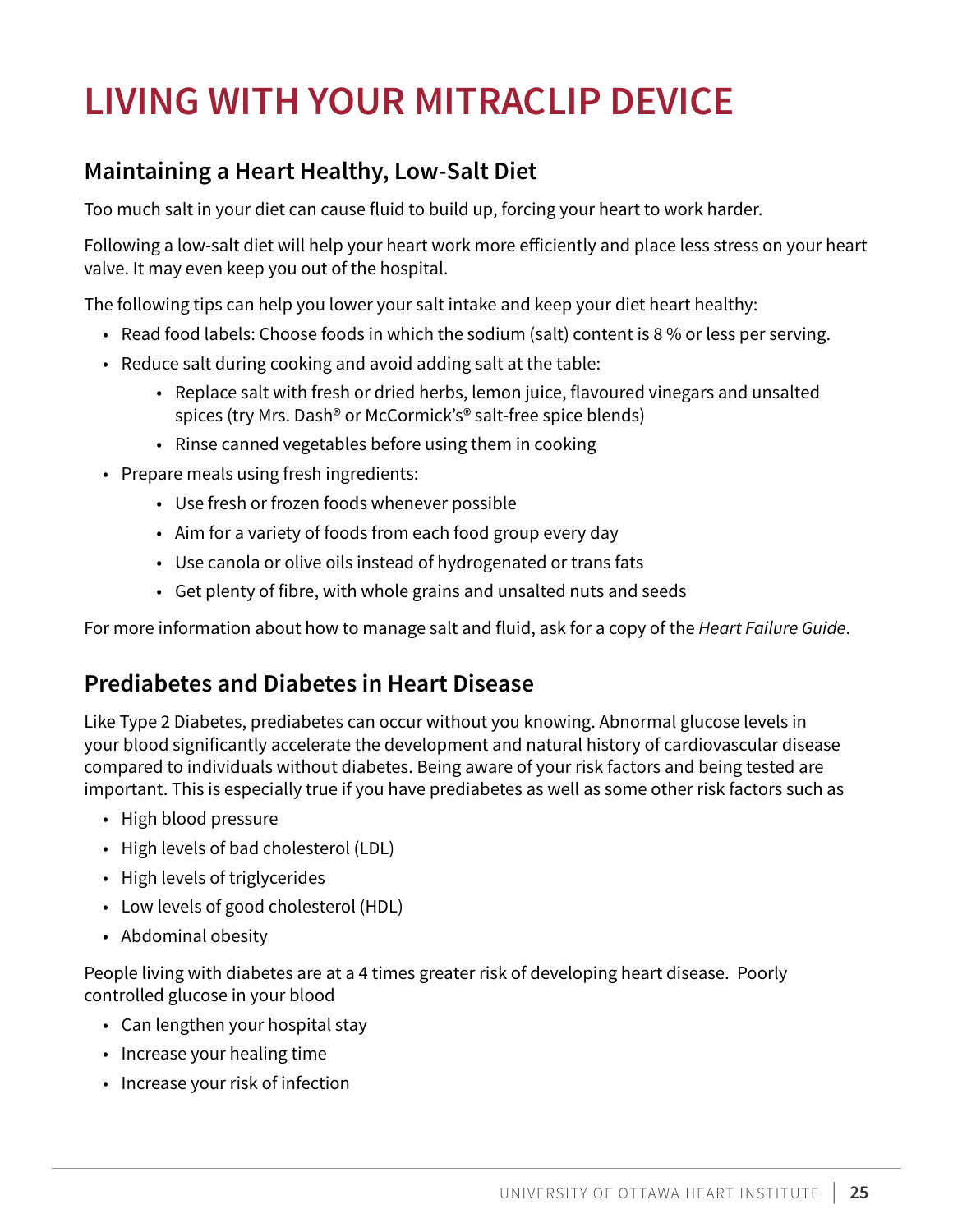<span id="page-25-0"></span>If you have diabetes, continue your medication and insulin as prescribed. Initiate more frequent self monitoring of your blood glucose while you are waiting for surgery. This is a stressful time with less physical activity resulting in abnormal readings. If you don't have a meter, speak with your pharmacist to get started.

Blood glucose targets fasting and before meals should be between 4 – 7 mmol/l. If you are checking within 2 hours of a meal 5 - 10 mmol/l. Checking at different meals and different times of day, will provide you and the team a snapshot on potential areas that need to be addressed. If your results are not in target, please contact your family practitioner or your diabetes team. Medication may need to be adjusted or added while you are waiting for surgery. If you are unable to reach your usual team or don't have one, please contact the Advance Practice Nurse for Diabetes at 613-696-7000 Ext 17111. This is an ideal time while you are waiting for surgery to improve your glycemic control.

### **FOR THOSE LIVING WITH DIABETES, GLYCEMIC CONTROL IS IMPORTANT**

It is normal to see higher blood glucose readings because you aren't as active. Please don't ignore them. Higher blood glucose readings, greater than 4 – 7 mmol/l before meals can increase your risk of infection and slow down the healing process.

Please call your diabetes team for help. If you don't have one, you should receive a call from the community diabetes program and the Diabetes Clinic at the Heart Institute for an appointment. Feel free to discuss your concerns with the Advance Practice Nurse for Diabetes at 613-696-7000 Ext 17111.

# **Preventing Other Infections**

Your skin is a barrier against infection. Protect your skin by avoiding any new body piercing or tattooing. Pay careful attention to any breaks or cuts in your skin.

Contact your doctor immediately if you develop:

- A fever
- An abscess or boil
- A cut that has become swollen or tender or drains pus
- Any other suspected infections, including urinary tract infections

Notify your doctor if you experience increased shortness of breath or swelling of your ankles or feet.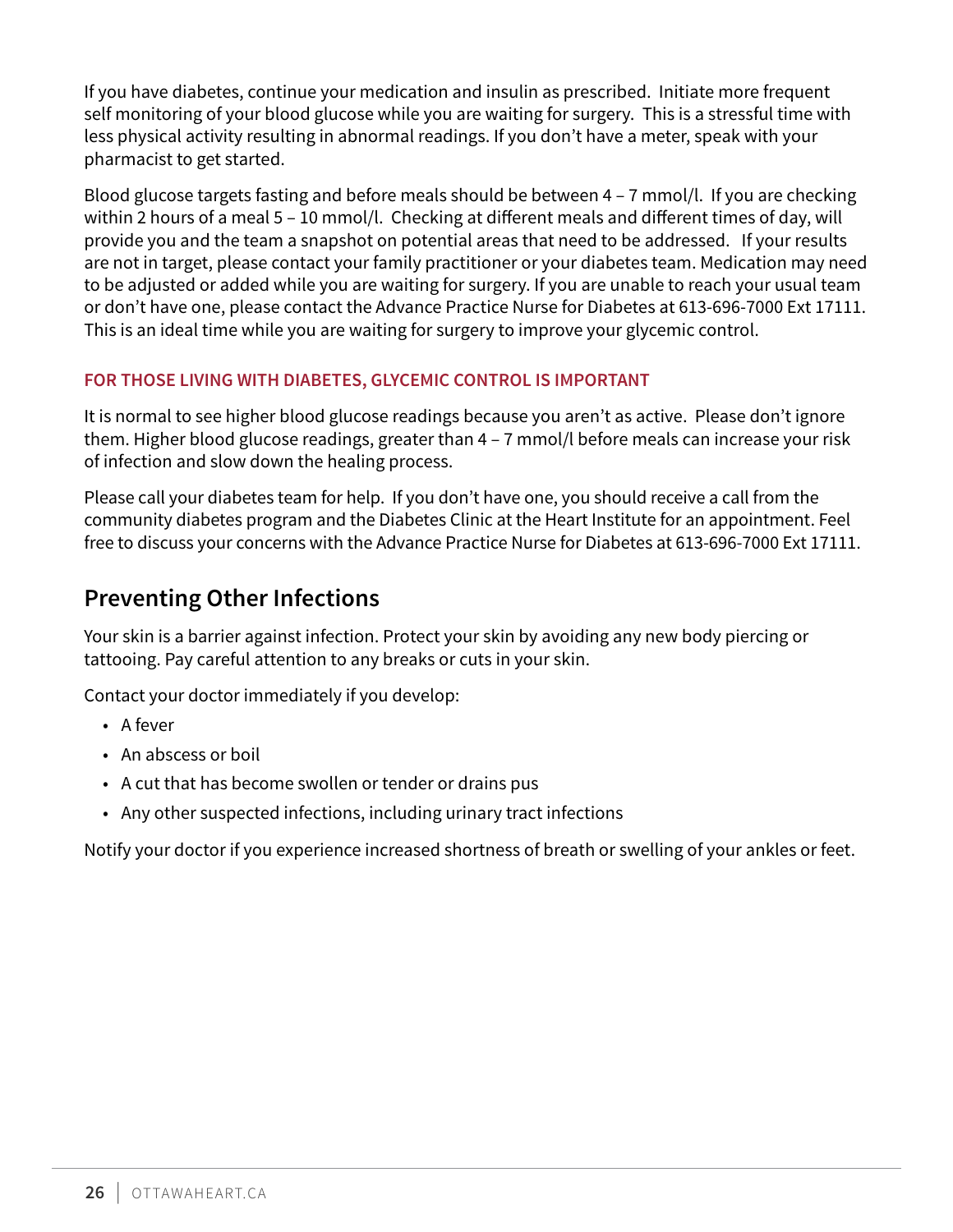# <span id="page-26-0"></span>**Follow-Up Appointments**

You will be given an appointment to see either your cardiologist or your cardiac surgeon about one month after your MitraClip procedure. You will have another echocardiogram on the day of that appointment.

We will arrange another echocardiogram at six months and one year post-procedure. You may be seen in the clinic at this time as well. Every yearly anniversary of your procedure date, we will conduct follow-up evaluations of your MitraClip device with further echocardiogram screenings. These will be done at the University of Ottawa Heart Institute.

# **Keep Your Health Care Team Informed**

Inform any health care professional involved in your care that you have had a MitraClip implanted (transcatheter mitral valve repair). This includes your family doctor, any other doctors that you see, your pharmacist, your physiotherapist, your home nurse or anyone else who helps you stay healthy.

### **IF YOU HAVE ANY QUESTIONS, PLEASE FEEL FREE TO CALL:**

Cindy Cross MitraClip Clinical Nursing Coordinator Phone: 613-696-7212

### **IF YOU NEED HELP OUTSIDE OF NORMAL BUSINESS HOURS, CALL:**

Nursing Coordinator Phone: 613-696-7000, press 0 and ask for the nursing coordinator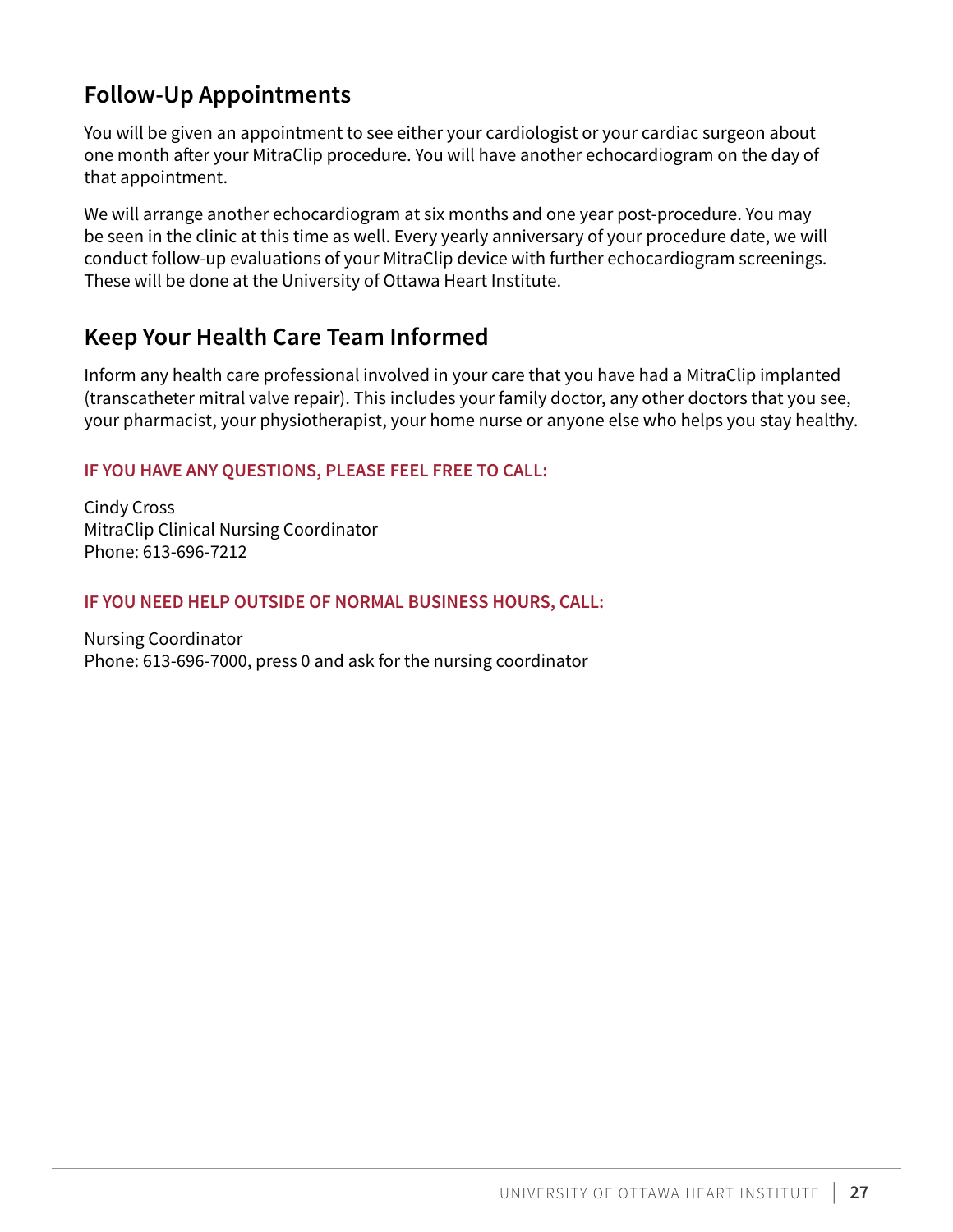# <span id="page-27-0"></span>**APPENDIX 1: WHERE TO FIND MORE INFORMATION**

The University of Ottawa Heart Institute website can provide you with information concerning all aspects of heart disease. Please visit the website at [www.ottawaheart.ca](http://www.ottawaheart.ca/).

# **Diagnostic Tests**

| <b>TEST</b>                                                                                                         | <b>BRIEF DESCRIPTION</b>                                                                                                                                                                                                                                                                                                                                                                                                                           |
|---------------------------------------------------------------------------------------------------------------------|----------------------------------------------------------------------------------------------------------------------------------------------------------------------------------------------------------------------------------------------------------------------------------------------------------------------------------------------------------------------------------------------------------------------------------------------------|
| Echocardiogram                                                                                                      | This test uses ultrasound (high-frequency sound waves) to<br>look at your heart and how the different parts of your heart<br>are working-for example, the different chambers or your<br>heart valves.<br>An echocardiogram is performed by placing a hand-held<br>ultrasound wand on your chest. By positioning the wand,                                                                                                                          |
|                                                                                                                     | the sonographer can evaluate the functioning of your heart.                                                                                                                                                                                                                                                                                                                                                                                        |
| Transesophageal<br>Echocardiogram (TEE)<br>www.ottawaheart.ca/test-<br>procedure/transesophageal-<br>echocardiogram | This is a specialized type of echocardiogram test. It uses a<br>special thin, flexible tube that is inserted down your throat<br>through to your stomach.<br>The reason for having a TEE is that your doctor is able to get<br>a very good look at your heart without interference from<br>your ribs and lungs.                                                                                                                                    |
| <b>Cardiac Catheterization</b><br>www.ottawaheart.ca/<br>test-procedure/angiogram-<br>cardiac-catheterization       | Cardiac catheterization is a procedure used to detect and<br>treat some types of heart problems. A thin flexible tube<br>called a catheter is inserted into an artery or vein in the<br>groin area (or the arm) and guided to the heart. Cardiac<br>catheterization is used to:<br>• Evaluate or confirm the presence of coronary artery<br>disease, valve disease or disease of the aorta<br>Determine the need for further treatment (such as an |
|                                                                                                                     | interventional procedure or coronary artery bypass<br>graft (CABG) surgery)                                                                                                                                                                                                                                                                                                                                                                        |
| ECG (Electrocardiogram)<br>www.ottawaheart.ca/test-<br>procedure/electrocardiogram                                  | An electrocardiogram (ECG) is a test that measures and<br>records the electrical activity of your heart.                                                                                                                                                                                                                                                                                                                                           |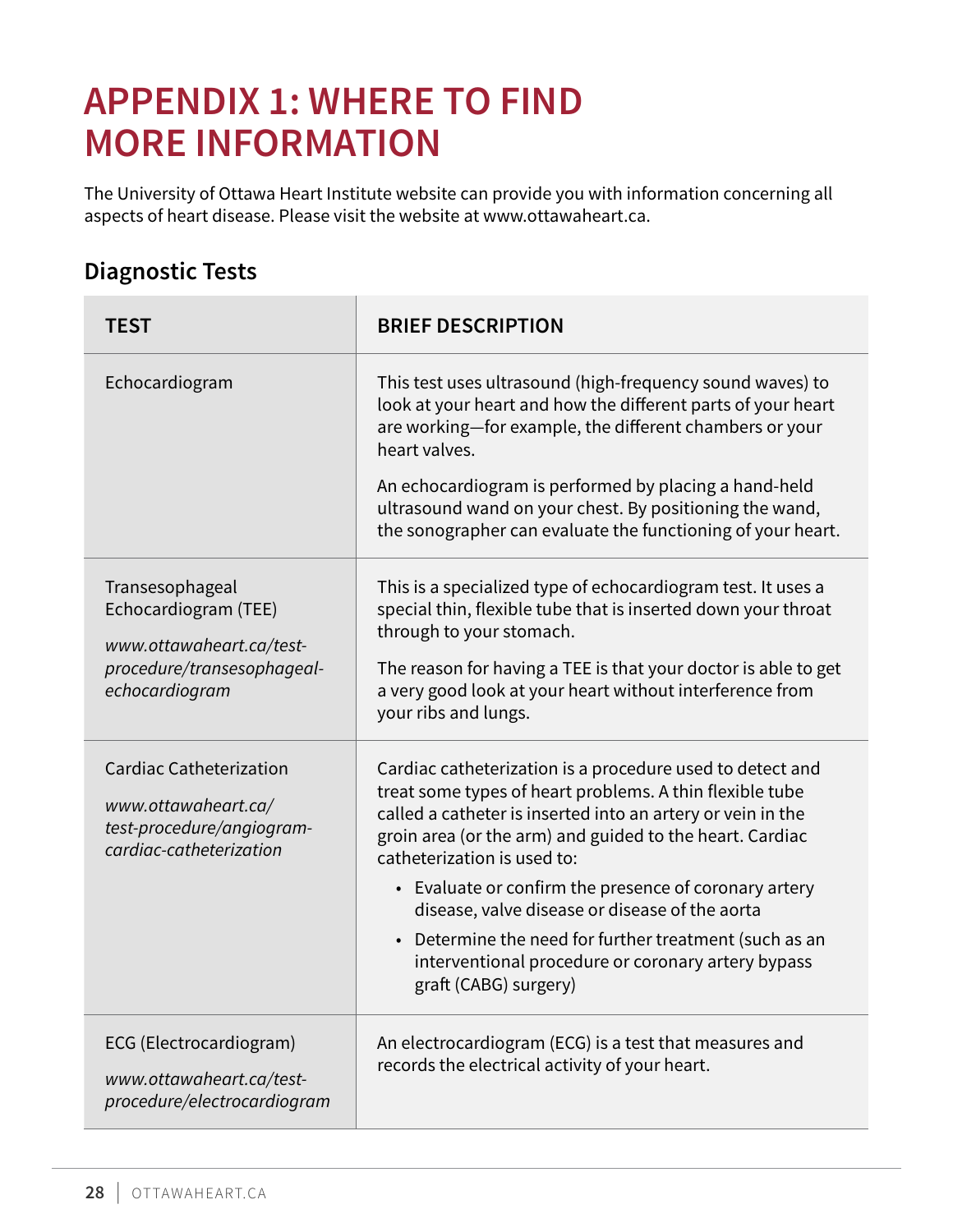<span id="page-28-0"></span>

| TEST                                                                                     | <b>BRIEF DESCRIPTION</b>                                                                                                                                                                                                                                                                                   |
|------------------------------------------------------------------------------------------|------------------------------------------------------------------------------------------------------------------------------------------------------------------------------------------------------------------------------------------------------------------------------------------------------------|
| Chest X-ray<br>www.ottawaheart.ca/test-<br>procedure/chest-x-ray                         | A chest X-ray lets doctors take pictures of the structures<br>inside your chest, including your heart, lungs, blood vessels,<br>and bones. X-ray pictures of the chest can show how large<br>your heart is and whether there is too much fluid in your<br>lungs (pulmonary edema) caused by heart failure. |
| CT Scan<br>www.ottawaheart.ca/test-<br>procedure/cardiac-computed-<br>tomography-ct-scan | A computed tomography (CT) scan is a type of X-ray test<br>that lets doctors take three-dimensional (3-D) pictures of<br>your heart and blood vessels. The CT scanner combines<br>the specialized X-rays with a high-powered computer that<br>reconstructs the information into 3-D views.                 |

# **Heart Healthy and Low Salt Diets**

For more information about a low salt diet, check our website at: *www.ottawaheart.ca/heart-failure-patient-guide*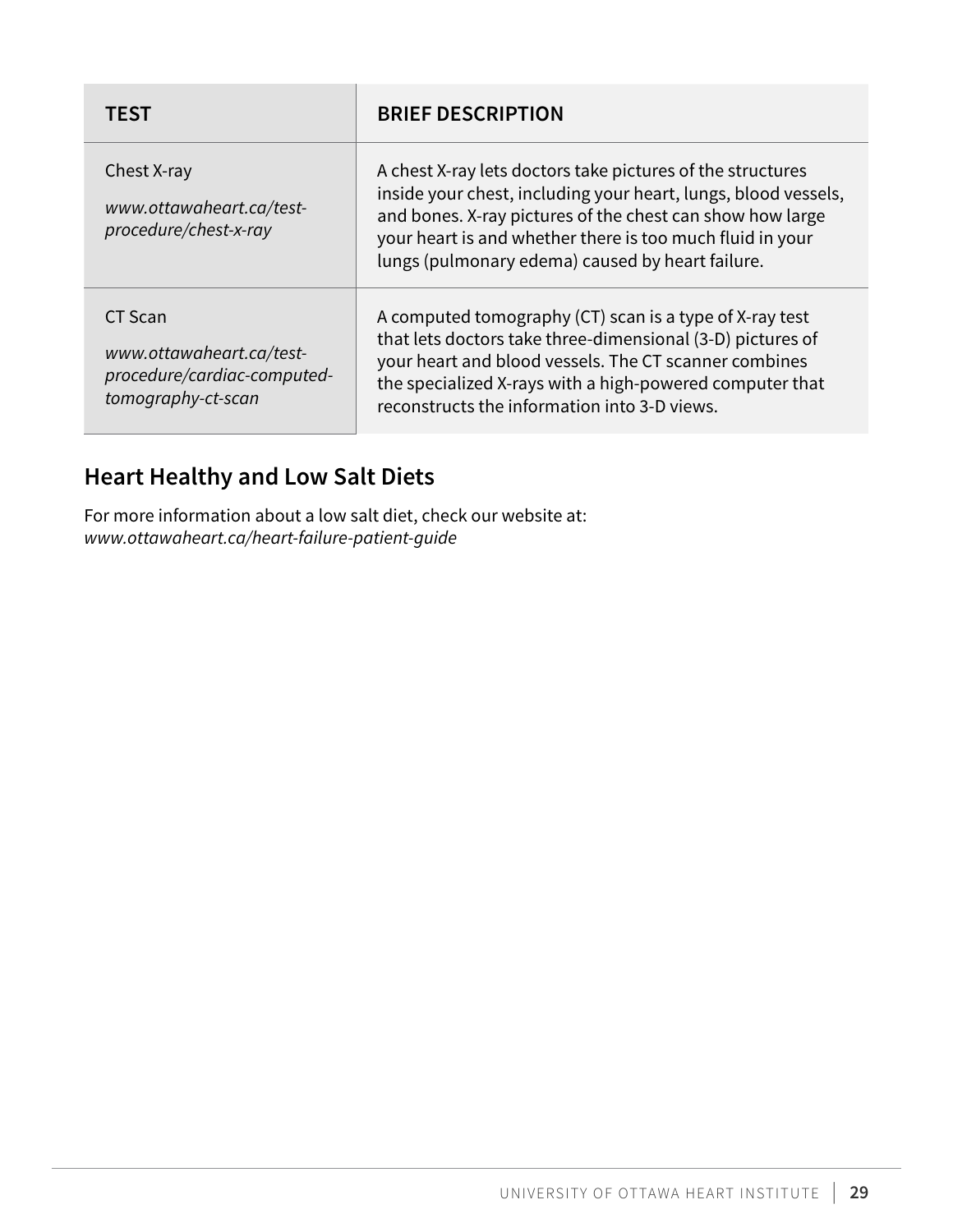# <span id="page-29-0"></span>**APPENDIX 2: TALKING TO YOUR DOCTOR**

# **Risks and Complications**

Your cardiologist and cardiac surgeon will fully discuss the risks of this procedure with you and your family. When talking to your doctor, the following is a list of questions that may help you to decide whether this procedure is right for you.

- How would this procedure benefit me?
- What are the risks of this procedure for me?
- How painful is the procedure?
- How long is the waiting list for this procedure?
- How long will this valve last?
- How will I be followed up?
- Will long-term medication or medication changes be required after the procedure?

# **NOTES**